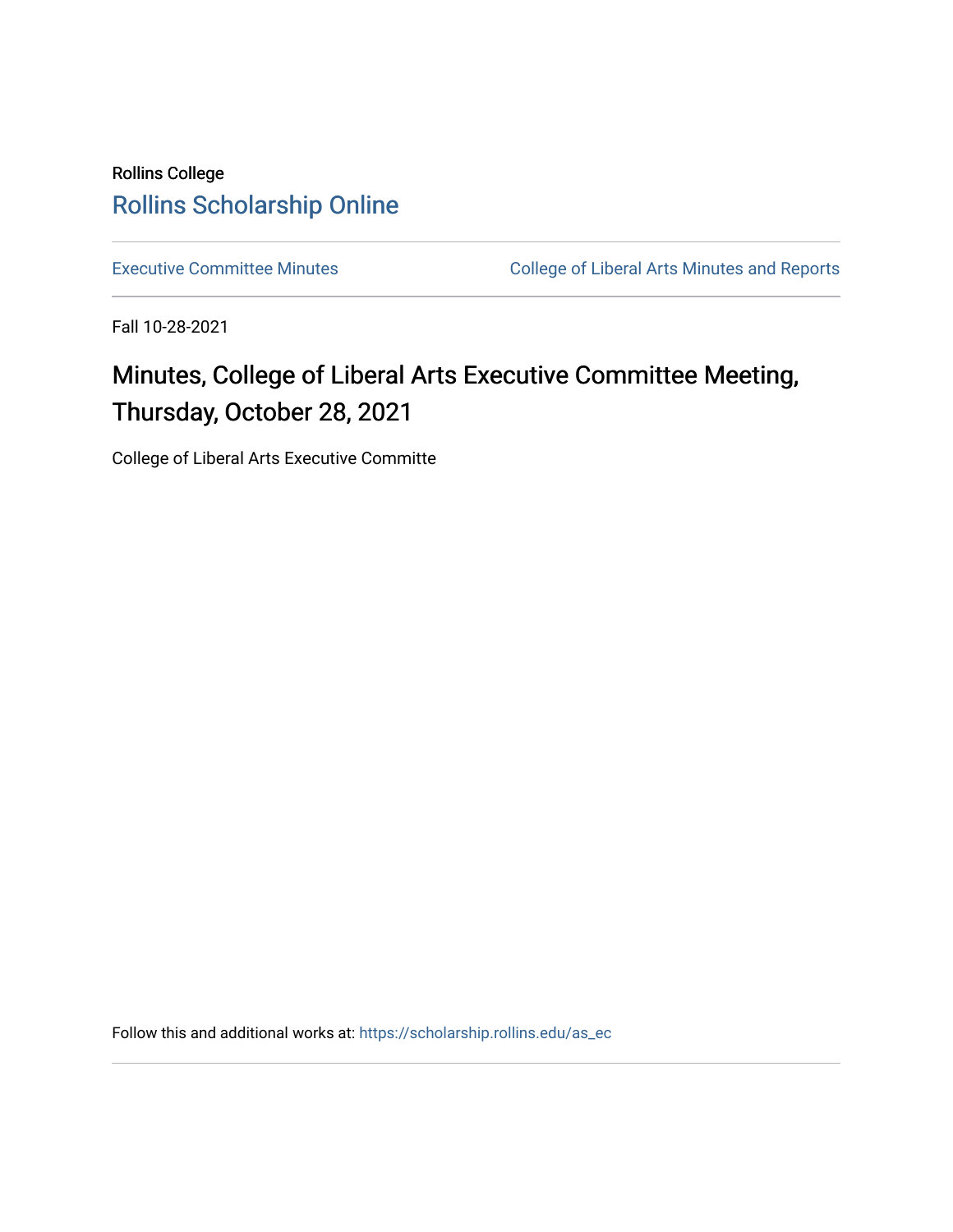

#### **EXECUTIVE COMMITTEE MEETING**

### **October 28, 2021 Agenda**

### 12:30 p.m. in KWR 330

- I. Approval of Minutes from October 14, 2021, Meeting
- II. Announcements
- III. Business
	- a. FAC's motion to allow associate professors to serve on FEC
- IV. Committee Reports
	- a. Faculty Affairs Committee (FAC)
	- b. Curriculum Committee (CC)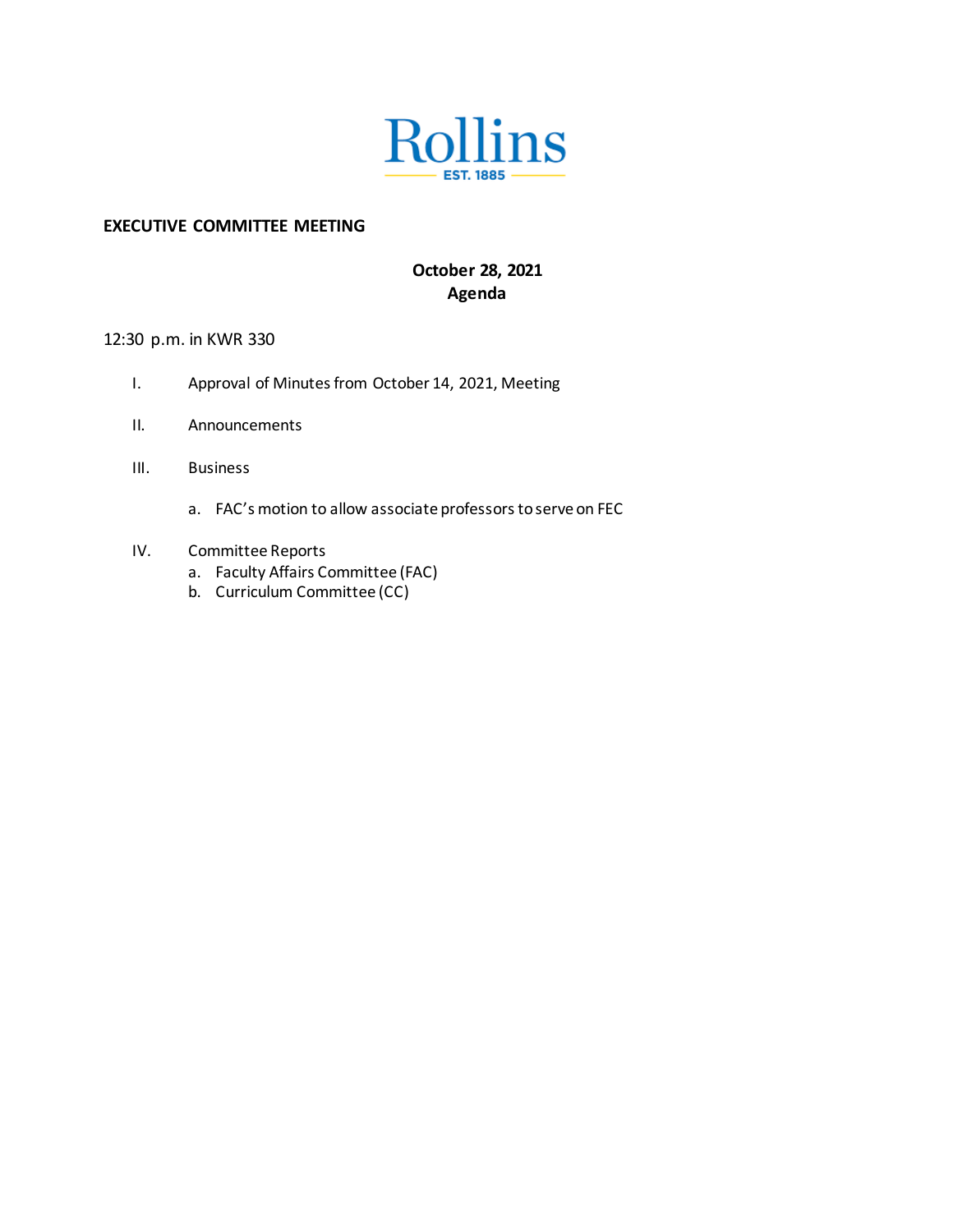

### **EXECUTIVE COMMITTEE MEETING October 28, 2021 Minutes**

#### **PRESENT**

Missy Barnes, Jennifer Cavenaugh, Rosana Diaz-Zambrana, Daniel Elliott, Hannah Ewing, Jill Jones, Ashley Kistler, Karla Knight, Richard Lewin, Julia Maskivker, Jana Mathews, Jennifer Queen, Jamey Ray, Rob Sanders, Anne Stone

Excused: Grant Cornwell, Susan Singer

#### **CALL TO ORDER**

Jana Mathews called the meeting to order at 12:30 P.M.

#### **APPROVAL OF MINUTES FROM OCTOBER 14, 2021, EC MEETING**

Jones made a motion to amend the minutes from October 14, 2021, to attribute comments in the College Budget section to the President. Motion passed unanimously.

Jones made a motion to add an addendum to the minutes from the September 30, 2021, EC meeting to reflect that the President said our budget is flat and include that a priority was to rebuild the faculty professional development travel budget which had been cut from \$202,000 in FY20 to \$22,000 in FY21. Ray seconded the motion. Motion passed unanimously.

#### **BUSINESS**

# **FAC's Motion to Allow Associate Professors to Serve on FEC**

#### **ATTACHMENT #1** Jana Mathews

In 2018, a faculty working group recommended that Rollins amend the bylaws to allow associate professors to serve on the Faculty Evaluation Committee (FEC). Due to COVID, the motion was never discussed by the Executive Committee (EC).

Discussion:

Q: Would associate professors be part of the committee for full professor reviews or just associate and midcourse reviews?

A: There is no distinction in the proposal.

A: A straw poll showed the will of the faculty was to not have two separate FEC's, so the proposal reflected that.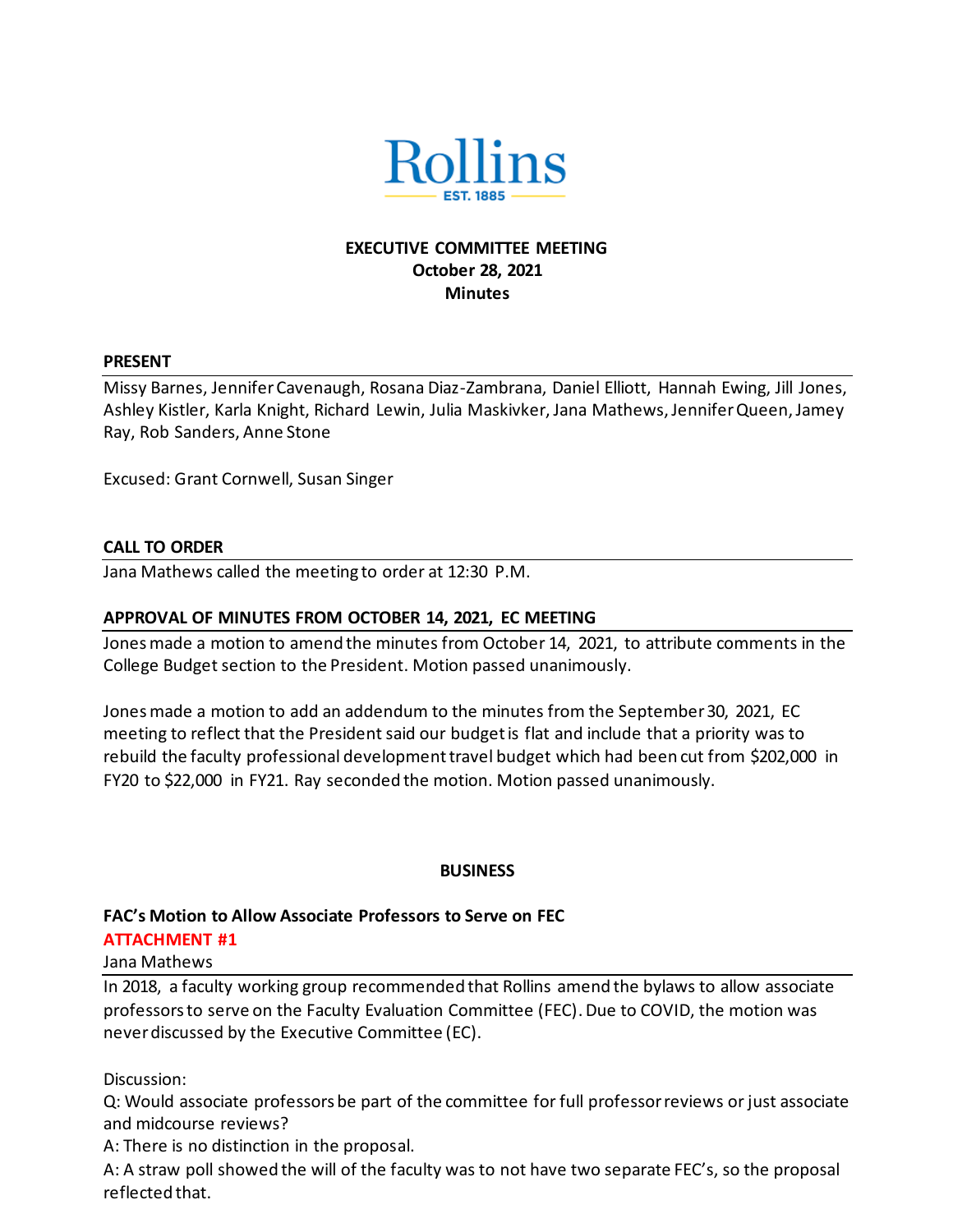- Each year we struggle to staff FEC, so widening the pool is a good idea. The proposal should be as broad as possible.
- From a DEI perspective, this could help broaden the diversity of FEC.

EC tabled the discussion and sent it back to FAC for endorsement of the current motion. FAC will discuss and bring it back to EC for a vote.

### **COMMITTEE REPORTS**

### **Faculty Affairs Committee (FAC)**

Missy Barnes

FAC discussed adjusting the tenure and promotion process so a negative review from the Candidate Evaluation Committee (CEC) would not stop a case from moving forward. There should be some path forward before it goes to appeals.

Discussion:

- The original intent was for the home department to have the last word on tenure and promotion cases.
- If the CEC is not following their own criteria, that is a problem.
- The Dean, FEC, and Provost should all look at the case, so a dean alone cannot overturn a departmental decision.
- The Tenure and Promotion Working Group pointed out that some departments had inconsistency in their criteria.
- FEC addressed that and asked those departments to resolve the issue.
- We want a system that gives a fair hearing. If there is a procedural error and the review goes through to the appeal process, the case is returned to the point where the error occurred.

### **Curriculum Committee (CC)**

Jill Jones

CC will bring to EC a master's in strategic communications major and a leadership minor.

CC conducted a straw poll regarding 128 credit hours. The vote indicated the committee would only approve the proposal that states the curriculum for majors should not make up more than 50% of the credit hours.

Discussion:

- Rollins appears to have an identity problem with no sense of ourselves as a liberal arts college. We don't understand or talk about it anymore. The Curricular Optimization Task Force (COTF) is bringing forward suggestions when we have a bigger problem understanding our mission. It would serve us well to review our mission statement to see if we really are a liberal arts college anymore.
- Several issues will come to a head in spring. We have asked administration to ask the COTF to continue their work and to take input from the faculty before coming back to us.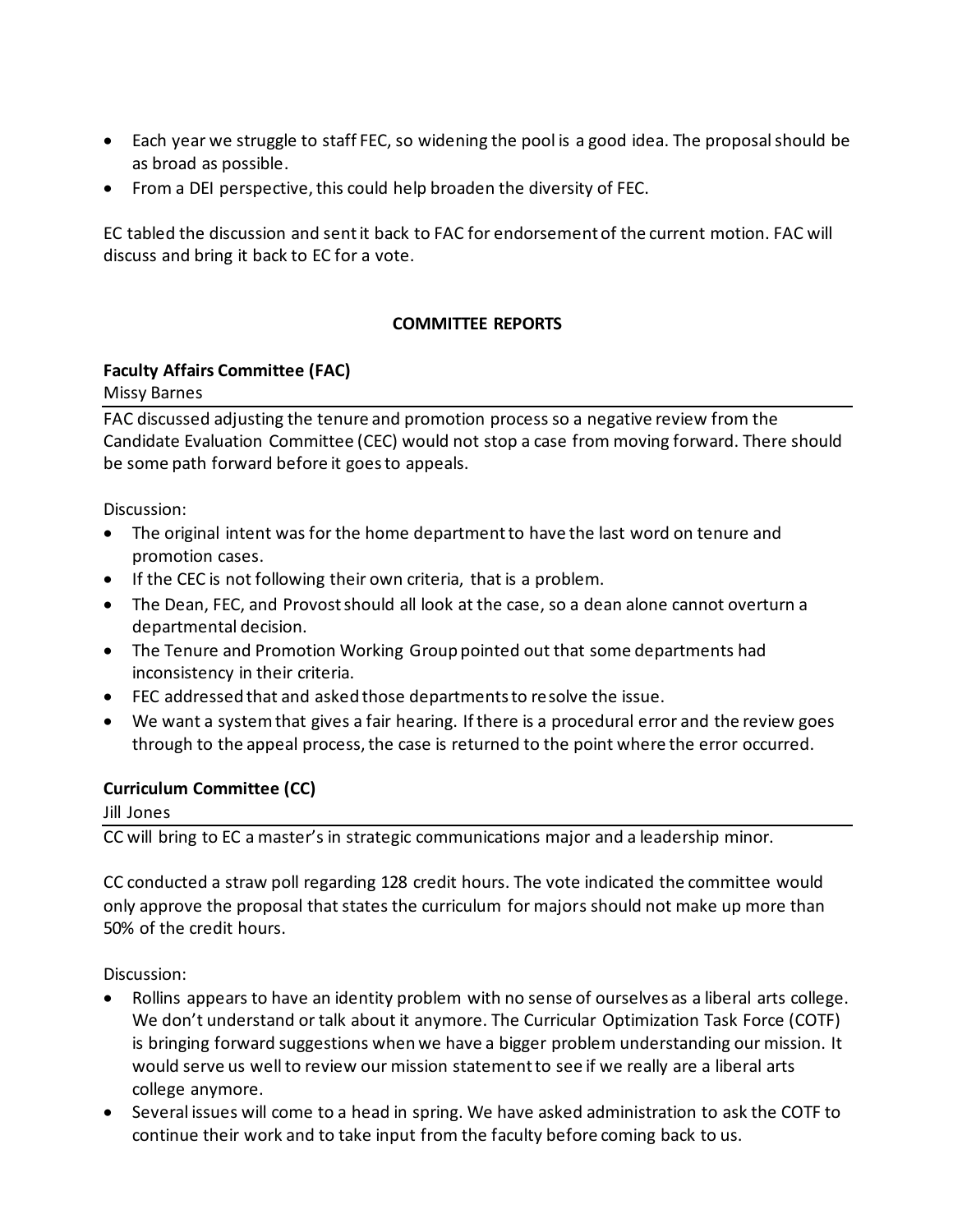- This is a collaborative process that will require administration to be transparent and forthright with funding and budgeting goals and aspirations. We don't want them to come back and say our work is not financially feasible.
- Susan and Meghal are putting together proposals based on resources. We should hold off until those proposals come forward.

Q: What do other liberal arts colleges do?

A: The first two years are a general introduction to the liberal arts. Not being more than 50% of the major is more in line with Research 1 and business schools. Liberal arts school majors are typically significantly less than 50% of total credits

Q: How many of our benchmark schools identify as liberal arts colleges? Some require every student to also take a business minor.

A: There have been radical changes in the past couple of years. It would be useful for CC to put together an overview of their curriculum.

A: We noted last year that we should update the list post-COVID.

- Endowed chairs are concerned that course releases have been retracted. They also have broader philosophical concerns. Mathews volunteered to meet with them individually or as a group.
- Endowed chairs raise a good point about the Faculty Handbook. We do not have a structured mechanism for amendments.
- The Handbook cannot be policy because it is changed at will by the administration.
- If we feel it is a priority, we can ask FAC to discuss.
- Since Crummer is involved, this is an Executive Council issue.

Mathews will meet with the Crummer faculty president to see if they are interested in helping address this Handbook issue.

Queen made a motion to move into a committee of the whole. Lewin seconded the motion. Motion passed unanimously.

Lewin made a motion to move out of a committee of the whole. Barnes seconded the motion. Motion passed unanimously.

Queen made a motion to adjourn. Lewin seconded the motion. Meeting adjourned at 1:47 p.m.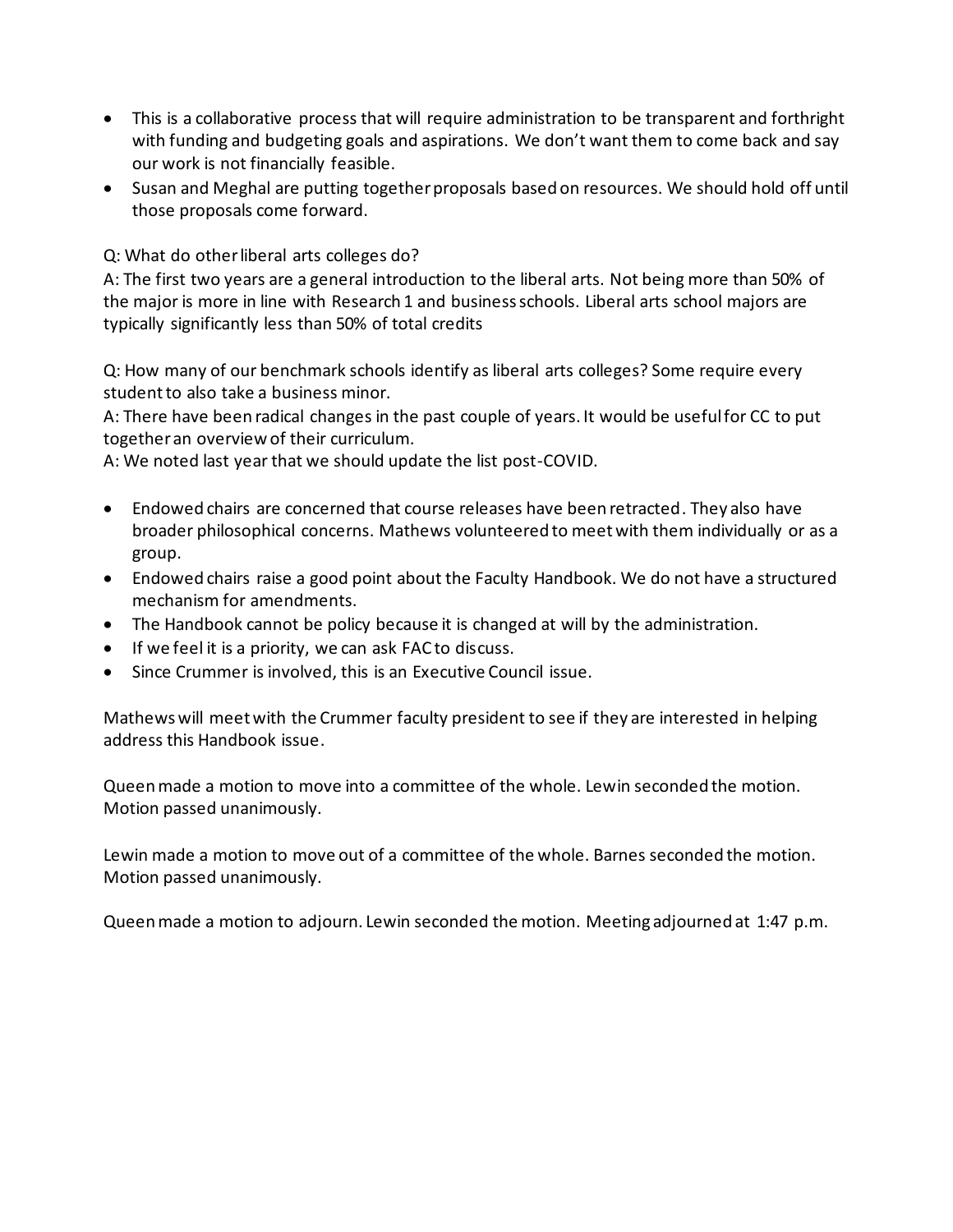#### **ATTACHMENT #1**

#### **Article VIII/ E./ Section 2. Faculty Evaluation Committee Structure and Evaluation**

#### a. Membership

This committee is constituted of six members and one alternate. The membership is preferred to hold the rank of full professor but up to two members may be tenured, associate professors. All members except the alternate are voting members. When the number of faculty to be reviewed by Faculty Evaluation Committee in a given year exceeds eighteen faculty, the alternate becomes a full voting member of the committee for that year. No more than five committee members will participate in the evaluation of any given candidate. Members of the Faculty Evaluation Committee are nominated by the Executive Committee of the Faculty and ratified by the Faculty by simple majority vote. Membership will normally include one tenured professor from each division of the College of Liberal Arts with consideration given to issues of diversity. Members will serve staggered three-year terms and may not serve consecutive terms. Members of the FEC receive one course-released time every year they serve on the Committee.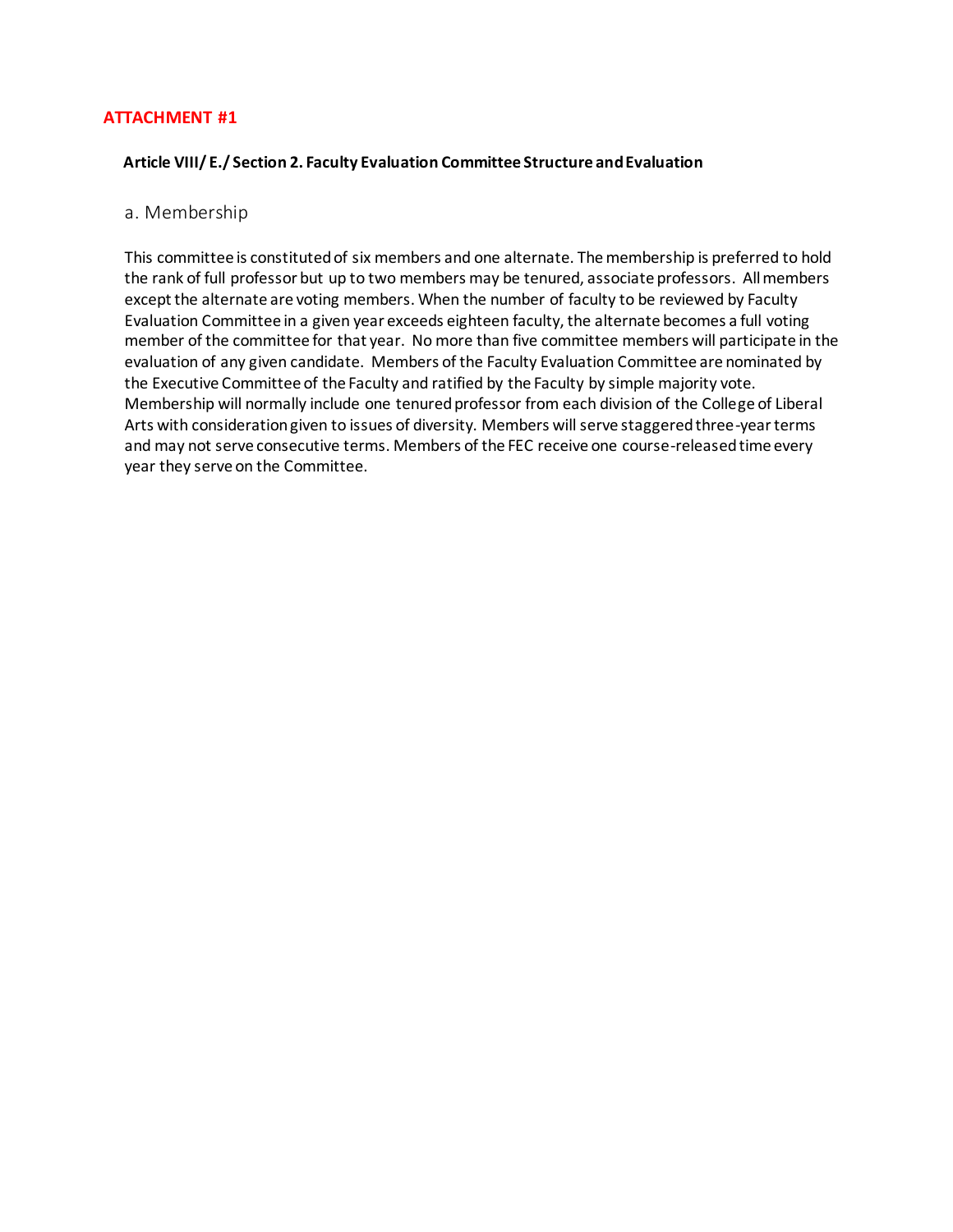#### **Tenure and Promotion ReviewWorking Group**

### **Final Report**

#### **Overview**

Periodic review of the tenure and promotion process ensures that it is fair and equitable, provides clear guidance to faculty colleagues and supports the ongoing development of our faculty. In the spring of 2018, the Executive Committee created a faculty working group and charged them with conducting a holistic review of our current tenure and promotion process. The Tenure and Promotion Review Working Group consists of seven members, six divisional representatives and one associate professor representative. The members are Tim Pett (Business), Dan Crozier (Expressive Arts), Margaret McLaren (Humanities), Stacey Dunn (Natural Sciences and Mathematics), Dexter Boniface (Social Sciences); Jonathan Harwell (Social Sciences-Applied), and Nancy Decker (Associate Representative). The committee is chaired by Dexter Boniface.

Given the wide range of topics contained in the committee's charge, the working group elected toconduct its review in two phases. The first phase of our investigation examines a range of issues relating to research and scholarship. In particular, it addresses the following topics: inequities across departments in the amount of scholarship required; the role of community-engaged scholarship and/or public scholarship; digital publishing and other changes in scholarly publications; and thepotential ofexternalevaluation ofscholarship in assessing theoverall quality of scholarly work (including an evaluation of processes at our benchmark schools). The findings are based on a systematic division-by-division review of departmental criteria in the College of Liberal Arts conducted in the spring of 2018.

The second phase of our investigation and examines a range of issues relating to procedural issues in the tenure and promotion review process. In particular, it addresses the following topics: the role of associate professors in the tenure and review process; the composition of the Candidate Evaluation Committee (CEC)<sup>[1](#page-6-0)</sup>; standardization of criteria for eligibility for tenure and promotion review; and the (annual) evaluation timeline for untenured faculty members. This research was conducted in the fall of 2018. The findings are based on a systematic review of the College of Liberal Arts bylaws as well as data on tenure and evaluation processes at Rollins' benchmark schools graciously compiled by the Dean of the College of Liberal Arts conducted in the fall of 2018.

Based on consultation with the Executive Committee and given workload constraints, the working group opted not to investigate two issues in our original charge, namely (item b.) "assessment of teaching quality" and (item c.) "the balance of teaching, scholarship, and service, including advising." It is recommended that these issues be examined by another working group or committee (such as the Faculty Affairs Committee) in consultation with otherrelevant bodies.

<span id="page-6-0"></span><sup>&</sup>lt;sup>1</sup> The decision to focus specifically on the composition and duties of the CEC was based on consultations with the Executive Committee and the FacultyEvaluationCommittee in the fall of 2018.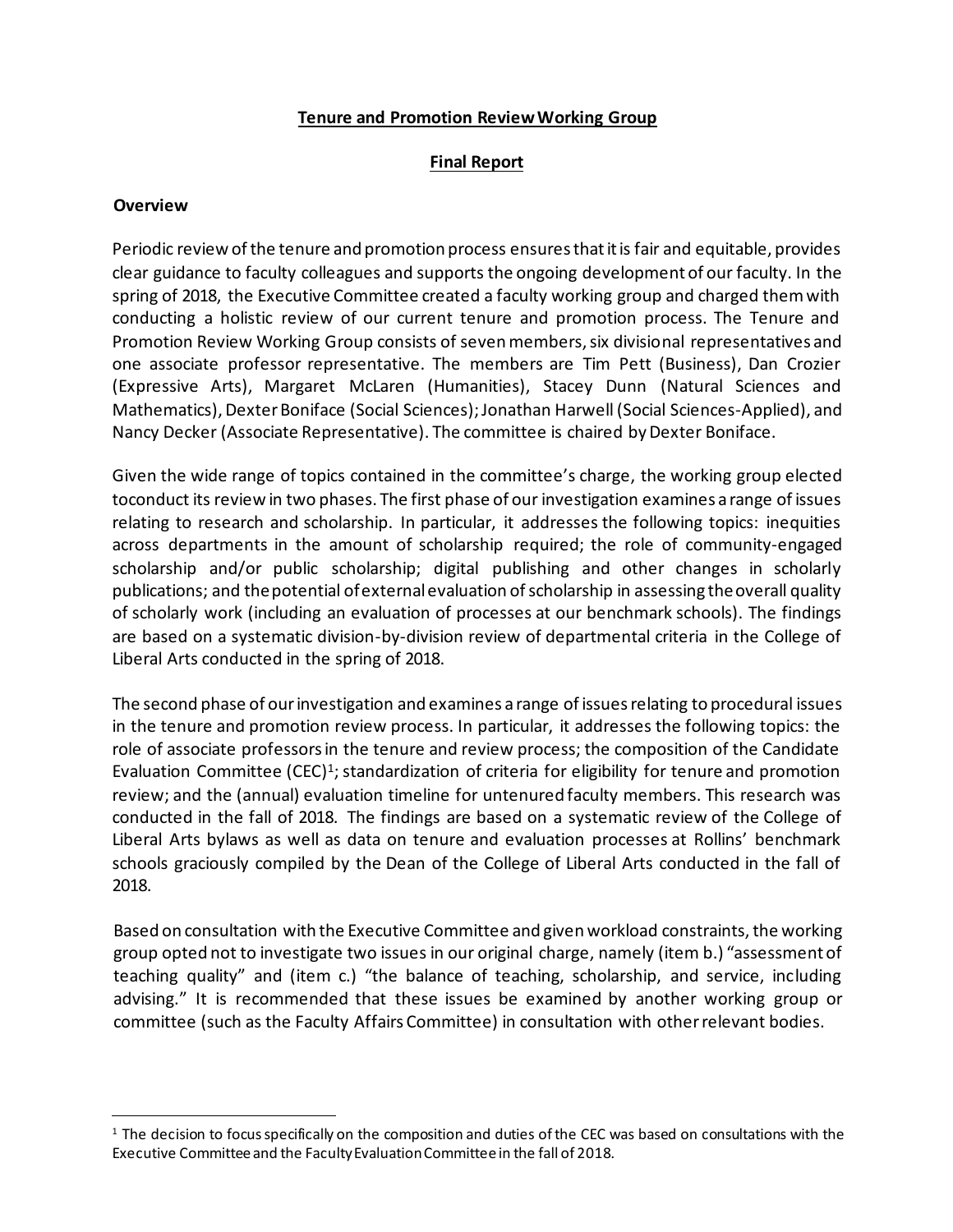### **Phase One: Research and Scholarship**

#### **Inequities across departments in the amount of scholarship required**

*Findings*. The working group found evidence of inequities across departments in terms of the amount of scholarship required for tenure and promotion (to full professor). For the most partthe committee did not find wide discrepancies across divisions; rather, most inequities resulted from outliers within particular divisions. When looking at tenure criteria, a common minimal standard at Rollins is that candidates must publish either one book or two peer-reviewed articles (or two equivalent scholarly accomplishments such as a peer-reviewed book chapter or creative work)[.](#page-7-0)<sup>2</sup> However, in a minority of departments, just one article (or equivalent) can fulfill the minimal criteria.[3](#page-7-1)

When looking at promotion criteria, most departments require more scholarly output thanwas required fortenure; a common but far fromuniversalstandard is one new book or three to fiveadditional articles. However, a handful of departments require the same amount of output for promotion as for tenure and, in one case, the requirement for promotion is actually less than that for tenur[e.](#page-7-2)<sup>4</sup> This is problematic given that the bylaws of the College of Liberal Arts explicitly state that "a stronger record of scholarly accomplishment" is required for promotion when compared to tenure[.](#page-7-3)<sup>5</sup> An additional consequence is that the scope of inequities across departments is greater with respect to promotion from Associate to Full Professor than for tenure.

*Recommendations*. The committee recognizes that every discipline has unique features. Given the observed inequities, the working group therefore recommends that those departments on the low end ofscholarly output conduct areview of peerdepartments(utilizing our benchmark list) to determine if their criteria are consistent with peers in the discipline. Second, given our bylaws, the committee urges all departments that have not done so already to establish "stronger"criteria of scholarly accomplishment for promotion from Associate to Full Professor than those required for tenure.

### **The role of community-engaged scholarship/public scholarship**

*Findings*. Most departments do not specifically address the role of community-engaged scholarship and/or public scholarship. Furthermore, in departments such as Business and Chemistry where it is addressed and indeed valued, this type of scholarship is considered a form of service. The History department is one of the few at Rollins that does recognize communityengaged and public scholarship. In particular, the departmentincludes "Scholarly production for a more public audience" encompassing "non-peer-reviewed books and articles, museum exhibits,web pages, public presentations, and documentaries" as equivalent to other scholarly accomplishments such as peer-reviewed books and articles.

<span id="page-7-0"></span><sup>&</sup>lt;sup>2</sup> A few departments, including Business, English and Health Professions, require at least three articles for tenure.

<span id="page-7-1"></span><sup>&</sup>lt;sup>3</sup> I.e., Economics, Chemistry, Biology, Environmental Studies, and Art History.

<span id="page-7-2"></span><sup>4</sup> Same: Economics, Math, Education, and Music. Less:Communication.

<span id="page-7-3"></span><sup>&</sup>lt;sup>5</sup> Per the CLA bylaws (Article VIII, B., Section 1), "the College has higher [research and scholarship] expectations for candidates for promotion to Professor" [than tenure] including "a stronger record of scholarly accomplishment."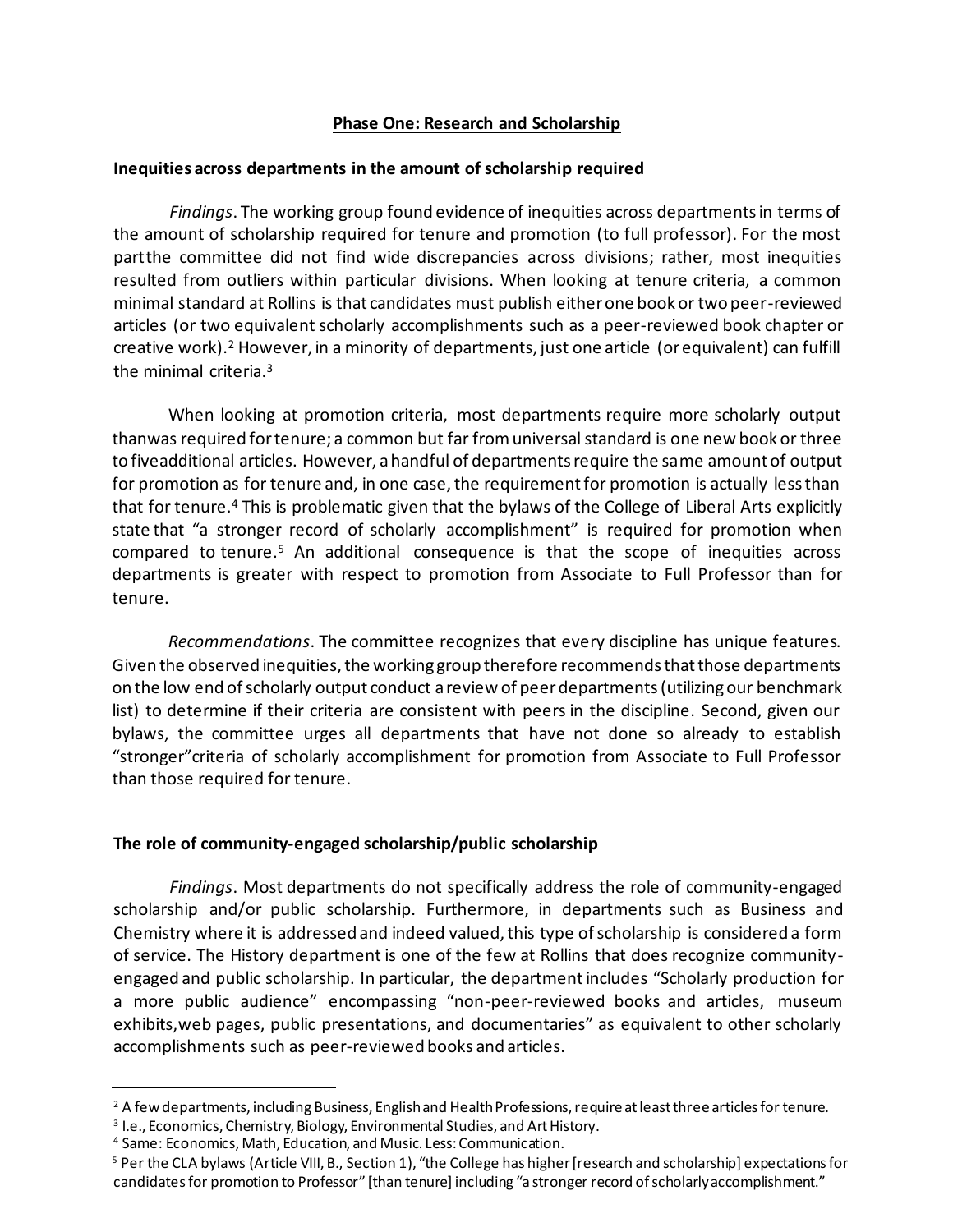*Recommendations*. To the extent that the production of community-engaged and public scholarship is a strategic priority at Rollins, departments have an obligation to consider how to promote this type of work. The committee recommends that departments thoughtfully consider whether or not community-engaged and/or public scholarship is equivalent to other forms of scholarship or is better conceived as part of service.

### **Digital publishing and other changes in scholarly publications**

*Findings*. Many, though certainly not all, departments recognize online or electronic journals though most do not specifically address digital publishing and other changes in scholarly publications.

*Recommendations*. While peer review is practiced by reputable scholarly publishers, both in paywalled and open-access sources, the rise of predatory open-access publishing should be a concern for all academics.<sup>[6](#page-8-0)</sup> The committee recommends that departments be explicit about what types of electronic journals, books, and othersources are suitable forscholarly publication in their discipline. Open-access publications in reputable scholarly sources, including journals and books, should be addressed in the criteria.

### **The potential of external evaluation of scholarship in assessing the overall quality ofscholarly work, including tenure and evaluation processes at our benchmark schools**

*Findings.* Most departments at Rollins do not *require* external evaluation of scholarship as part of the tenure and promotion process[.](#page-8-1)<sup>7</sup> A survey conducted by the Dean's office reveals thatRollins is not exceptional when compared to our benchmark institutions as roughly half rely solelyon internal review.<sup>[8](#page-8-2)</sup>

*Recommendations.* It is important that departments at Rollins develop methods to evaluateboth the quantity and quality of research and scholarship[.](#page-8-3)<sup>9</sup> The faculty would benefit from a larger conversation about the potential value of external evaluation as a means of assessing the quality of scholarly work.

<span id="page-8-0"></span><sup>6</sup> See Gina Kolata, "Many Academics AreEager to Publish in WorthlessJournals,"*NewYork Times*Oct. 30, 2017.

<span id="page-8-1"></span><sup>&</sup>lt;sup>7</sup> The only departments where external review is required for tenure or promotion are Counseling, Mathematics, Physics, Studio Art, and Theater.

<span id="page-8-2"></span><sup>&</sup>lt;sup>8</sup> The Dean's office was able to gather data on twenty-three of twenty-five benchmark institutions. Twelve did not *require* external review.Nine utilized both internal and external review and two others indicated they used external review"where appropriate."

<span id="page-8-3"></span><sup>9</sup> Business and Physics are among the few departments that make explicit distinctions among article publications. Business utilizes a list of peer reviewed journals that is widely accepted by AACSB for accreditation purposes and Physics requires that articles be published in professional society journals.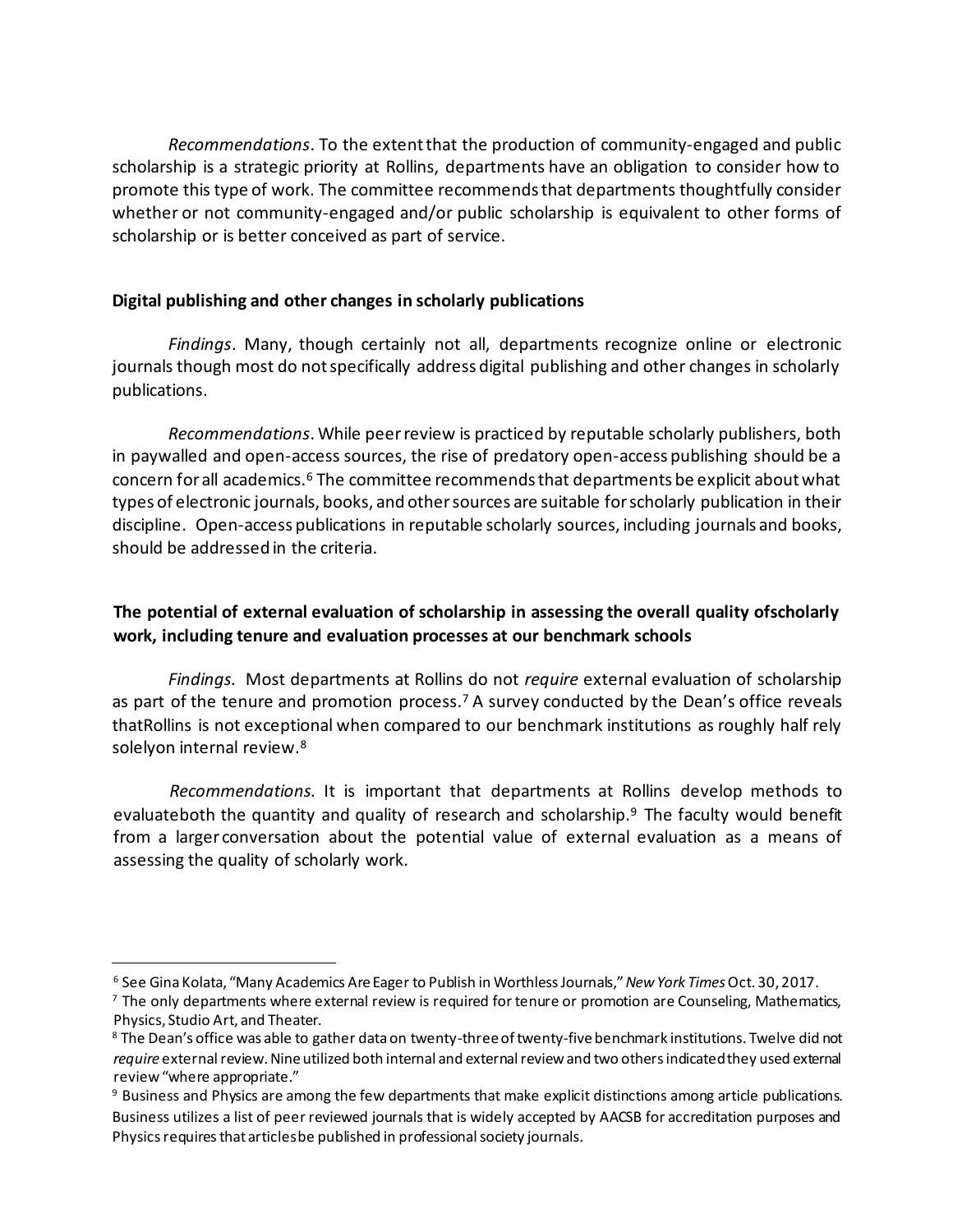#### **Phase Two: Procedural Issues**

#### **The role of Associate Professors in the tenure and review process**

*Findings*. The College of Liberal Arts bylaws establish that membership in the Faculty Evaluation Committee (FEC) is limited to faculty who hold the rank of Full Professo[r.](#page-9-0)<sup>10</sup> During the governance reform process (AY 2015-2016), the question of whether Associate Professors should serve on FEC was contemplated but rejected in a straw poll by a majority of faculty. However, a review of Rollins' benchmark schools revealsthat Rollins is an anomaly in excluding Associate Professors. Infact, based on datafrom twenty-six of our peers, Rollins is the only school in our benchmark group that doesnot include Associate Professors on the FEC or equivalent committee.

*Recommendations*. The working group believes that are a number of reasons, both practical and philosophical, for including Associate Professors on the FEC. For example, expanding eligibility to include Associate Professors will make it easier for the ExecutiveCommittee to staff the committee with a slate of faculty that is appropriately representativeas well as provide new service opportunities for Associate Professors. At the same time, the committee recognizes that some faculty preferthatthe FEC be composed primarily byFull Professors. Therefore, the working group recommends that the bylaws be changed sothat the composition of the FEC is limited to tenured professors with a *preference* for faculty holding the rank of Full Professor.

#### **The composition and duties of the Candidate Evaluation Committee (CEC)**

*Findings*. The Candidate Evaluation Committee (CEC) is perhaps the most important body in tenure and promotion decisions and is the only body involved in annualreviews.The College of Liberal Arts bylaws outline the membership and procedures of theCE[C.](#page-9-1)<sup>11</sup> Specifically, the bylaws state, "The CEC normally consists of the Chair of the department (unless the Chair is being evaluated) and a minimum of two additional tenuredmembers of the department who are selected by a majority of all full-time members of thedepartment, without excluding tenured members who wish to serve. In addition, a memberof the FEC serves as an ex officio (non-voting) member when the candidate is being evaluated for tenure or promotion. If two additional tenured members of the department are unavailable, non-tenured members may be appointed. If non-tenured members are unavailable, the department Chair, with the advice of the candidate and the approval of theCEC, will select tenured members from outside the department to serve on the CEC." The working group offers the following observations and recommendations.

<span id="page-9-0"></span><sup>&</sup>lt;sup>10</sup> Article VIII, Part E., Section 2 (FEC Structure and Evaluation), Part a. (Membership), p. 18.

<span id="page-9-1"></span><sup>&</sup>lt;sup>11</sup> Article VIII (Faculty Appointments and Evaluations), Part E. (Procedures for Mid-Course, Tenure and Promotion Reviews), Section 1 (CEC Structure and Evaluation), pp. 16-18.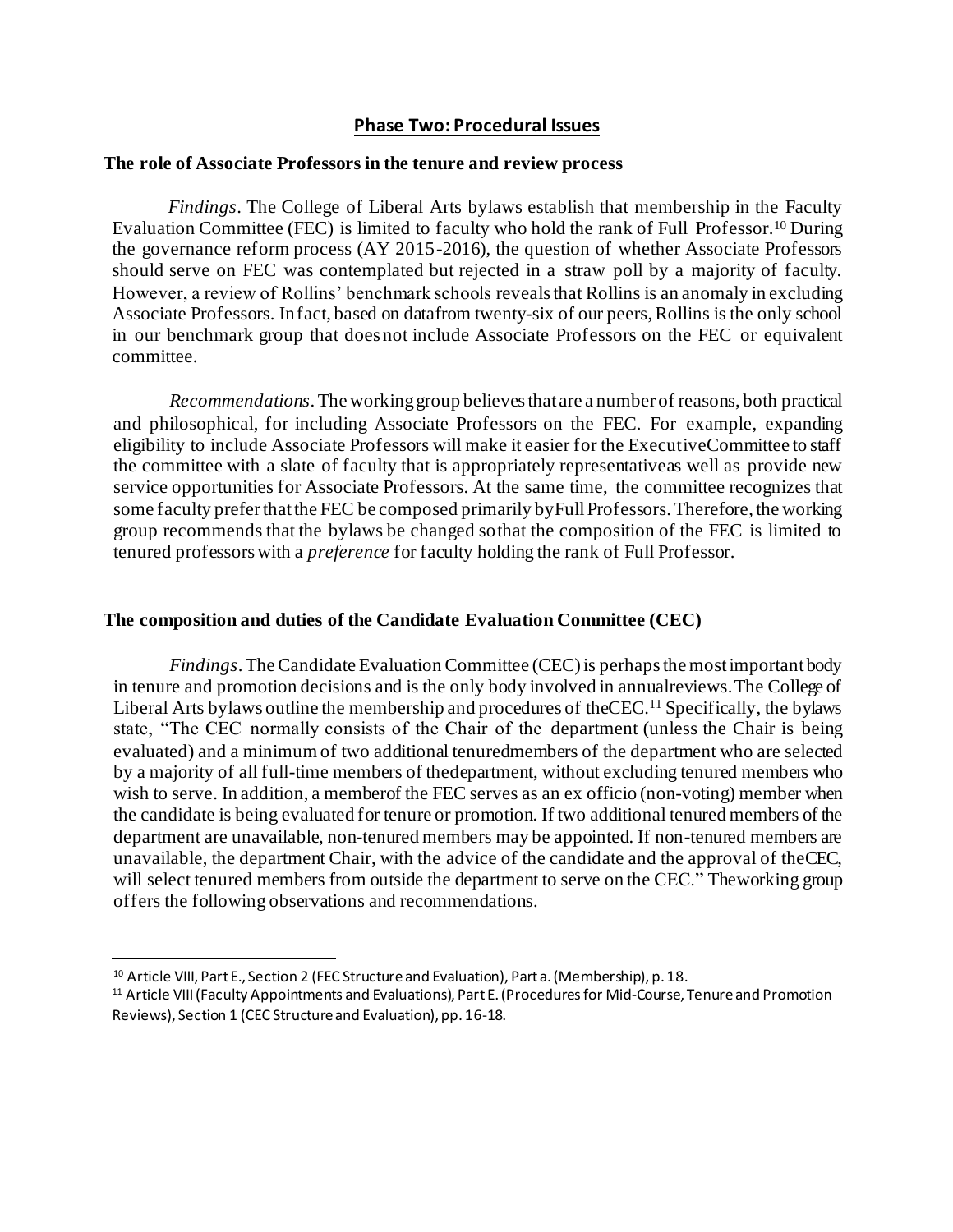- The bylaws permit CEC members to participate in decisions above their rank. As noted above, non-tenured members may participate on the CEC when insufficient tenured members are available. Similarly, in cases where there are sufficient tenuredmembers available, there is no requirement that any member of the CEC be a Full Professor when evaluating a candidate seeking promotion to Full Professor. The working group was divided on whether this was a good practice or not and thereforeoffers no recommendation. Indeed, the issue of whether or not faculty should evaluate professors above their rank is complex and requires thoughtful deliberationon the part of faculty governance.
- The bylaws indicate that any "full-time" member of a department can participate ona CEC when insufficient tenured members are not available. This would seem to include Lecturers and Visiting Professors, among others. *Recommendation: The working group recommends a bylaw change such that participation on the CEC be limited to the tenured and tenure-track members of a department.*
- The bylaws indicate that members from outside the department should only be appointed to the CEC when department members (regardless of rank) are unavailable. In situations where there are fewer than three tenured members available to serve on the CEC (not uncommon at Rollins), the bylaws stipulate that non-tenured members of the department "may" be appointed. Furthermore, the bylaws specify that, "*If non-tenured members are unavailable* (emphasis added), the department Chair, with the advice of the candidate and the approval of the CEC, will select tenured members from outside the department to serve on the CEC." While the use of the word "may" does create ambiguity, the bylaws clearly state that members should only be appointed from outside the department when nontenured members are unavailable. However, in practice, it appears that many department chairs appoint members to the CEC who are outside the department evenwhen (non-tenured) members in the department are available. This appears to be motivated by a desire to create a more rigorous review than might otherwise be possible. For example, in the case where a candidate is being evaluated for promotion to Full Professor, it might be advantageous to have a Full Professor from another department serve on the CEC rather than a new Assistant Professor in the department. *Recommendation: If the bylaws do not align with optimal practices theyshould be changed.*
- The bylaws state that the CEC chair is responsible for collecting certain materials, including student evaluations, and making them available to the rest of the committee. However, now that teaching evaluations are distributed digitally, this nolonger seems to be the case. *Recommendation: The bylaws should be updated to reflect current practices.*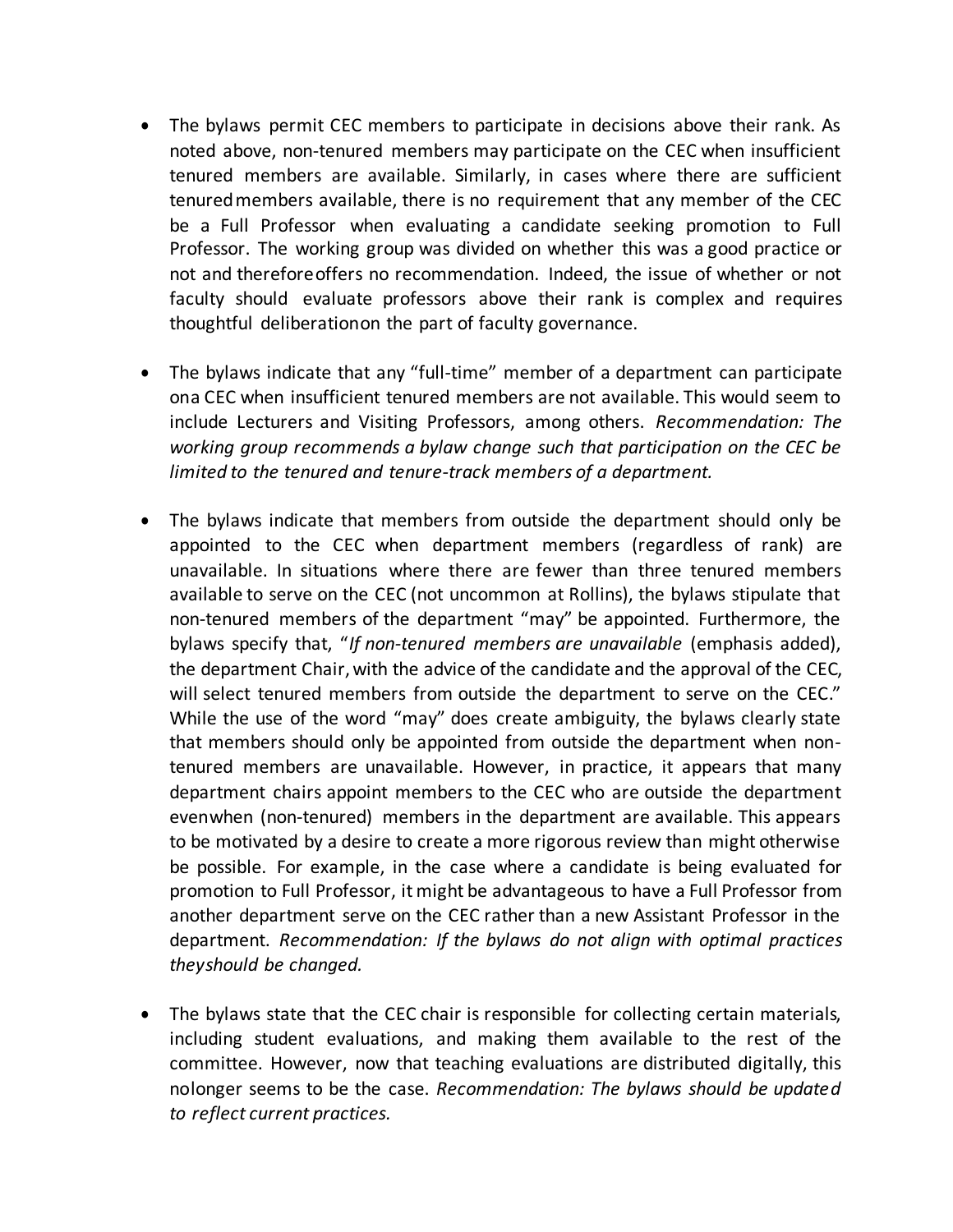• An additional concern of the working group is that candidates for Mid-Course Evaluation must submit their materials by December 15. However, based on recent changes to the academic calendar, this deadline often conflicts with the final exam period and, furthermore, does not provide the candidate with an opportunity to reflect on their fall semester teaching evaluations. *Recommendation: The deadline should be moved to later in December or possibly January 1.*

### **Standardization of criteria for eligibility for tenure and promotion review**

*Findings*. The Bylaws of the Faculty of the College of Liberal Arts providestandardized criteria for eligibility for tenure and promotion review.[12](#page-11-0) For the most part, the criteria are clear and straight-forward. The working group offers the following observations and recommendations.

- Regarding eligibility for tenure, the statement that candidates "may utilize up to the full seven-year tenure-track probationary period" applies to candidates with visiting experience at Rollins. Presumably this statement would also apply to candidates with prior experience at other institutions as well, since the criteria state that such candidates "may" be awarded tenure sooner without stipulating that they "must" doso. A revision to the bylaws could establish that all candidates with prior experiencemay utilize up to the full seven-year probationary period (if desired).
- A related question is whether candidates with prior experience should be required to set their tenure clock inadvance or be given the flexibility to decide later whether or not to count their prior experience. The working group found merit in taking a flexible approach and therefore recommends that candidates not be required to set their tenure clock in advance.
- Furthermore, a question arises as to whether a candidate who is eligible for tenure sooner than their seventh year would be eligible to apply for tenure more than onceif they are denied for tenure before their seventh year. The presumption of the working group is that any and all tenure decisions are final; the working group recommends that the bylaws be revised to make this explicit.
- One potentially confusing aspect of the bylaws is that they set the clock for when faculty are eligible for the "awarding of" tenure and promotion. Candidates *apply* for tenure one year before they are *awarded* tenure. This language can be particularly confusing in the case of candidates for Promotion to Full Professor. The

<span id="page-11-0"></span><sup>&</sup>lt;sup>12</sup> Article VIII (Faculty Appointments and Evaluations), Part E. (Procedures for Mid-Course, Tenure and Promotion Reviews): Section 4. (Tenure and Promotion to Associate Professor Evaluation), Part a. (Eligibility), p. 21 and Section 5. (Promotion to Professor), Part a.(Eligibility), pp. 23-24.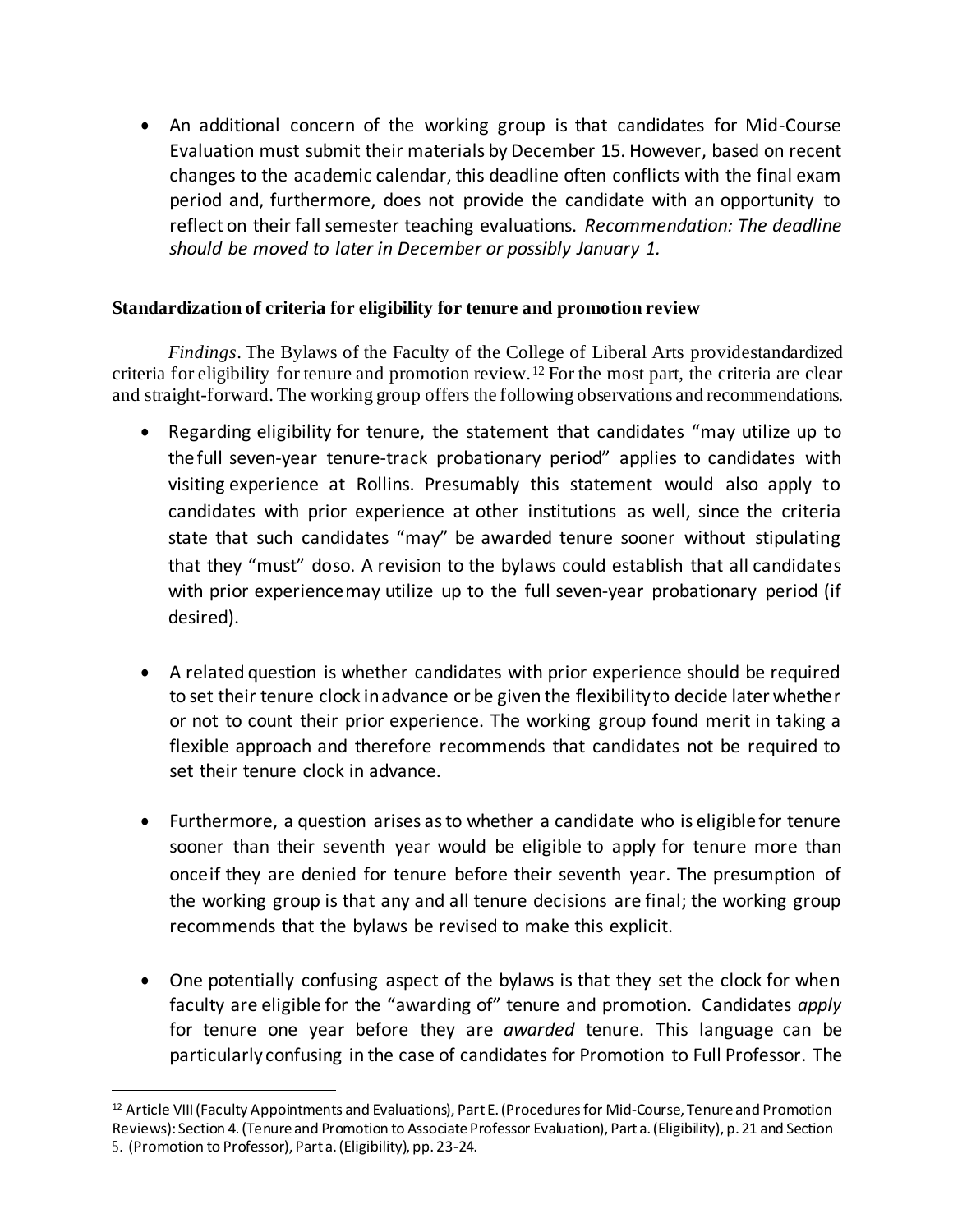bylaws establish a minimum probationary period of five years as an Associate Professor (at least three years of which are at Rollins) such that candidates are eligible to *apply* for promotion in their fourth year. For candidates with prior experience as an Associate Professor this implies that they are eligible to *apply* forpromotion after two years at Rollins. The workinggroup suggests thatthis languagecould be made clearer perhaps by spelling out both when candidates are eligible to*apply for* tenure and promotion as well as when candidates are eligible to *be awarded* tenure and promotion.

#### **The (annual) evaluation timeline for untenured faculty members**

*Findings*. The CLA bylaws establish that untenured faculty members, specifically "all tenure-track faculty" and "Visiting Professors of any rank," will undergo an annual departmental review.[13](#page-12-0) For example, an Assistant Professor with no prior experience would undergo a departmental review in their first and second years, a midcourse and departmental review in their third and fourth years (the midcourse typically occurs in the third year but might occur in the fourth year instead), a departmental review in their fifth year, and a tenure review in their sixth year.

A review of Rollins' benchmark schools reveals that many institutions (11 of 25) follow the Rollins model (i.e., conduct reviews every year of probation) but more than half(14 of 25) conduct reviews less frequently. Looking more closely at the fourteen schools that do not follow Rollins' practice, none of them conducts a first year review and a firm majority (10 of 14) do not conduct a fifth year review. Two schools conduct only one mandatory review (in year three) and five schools conduct two mandatory reviews (typically in years two and four) before the tenure review in year six.

### *Recommendations*

- The committee recommends that Rollins retain the practice of conducting a reviewduring a faculty member's first year. Although such reviews operate with limited information and increase the workload for candidates and departments alike, there are also important benefits to addressing potential concerns early in a faculty member's career.
- The committee recommends that Rollins reduce the total number of mandatory annual evaluations by making optional the annual review which follows a faculty member's successful midcourse (typically year four or five depending on the timingof the midcourse).

<span id="page-12-0"></span><sup>13</sup> Article VIII (Faculty Appointments and Evaluations), Part C. (Procedures for Annual Review of Untenured Faculty), p. 15.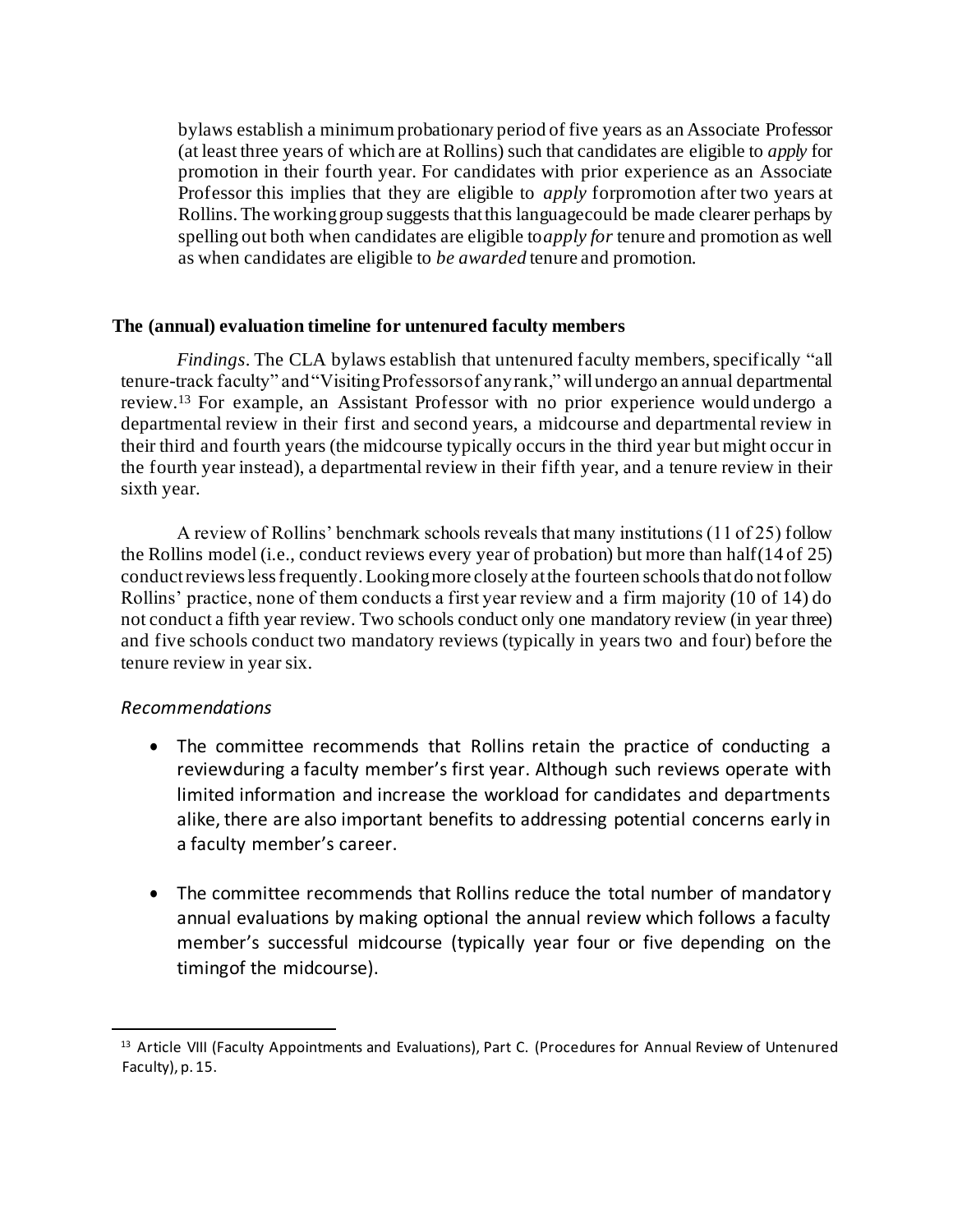**Annual Report from the Faculty Affairs Committee Academic Year 2019 – 2020**

**Committee Membership: Dr. David Caban Dr. Ashley Cannaday Dr. Leigh DiLorenzi Dr. Benjamin Hudson Dr. John Grau Dr. Leslie Poole Dr. Samuel Sanabria Dr. Rachelle Yankelevitz Dr. Jennifer Cavenaugh, Dean of Faculty (ex officio) Dr. Donald Davison, Chair**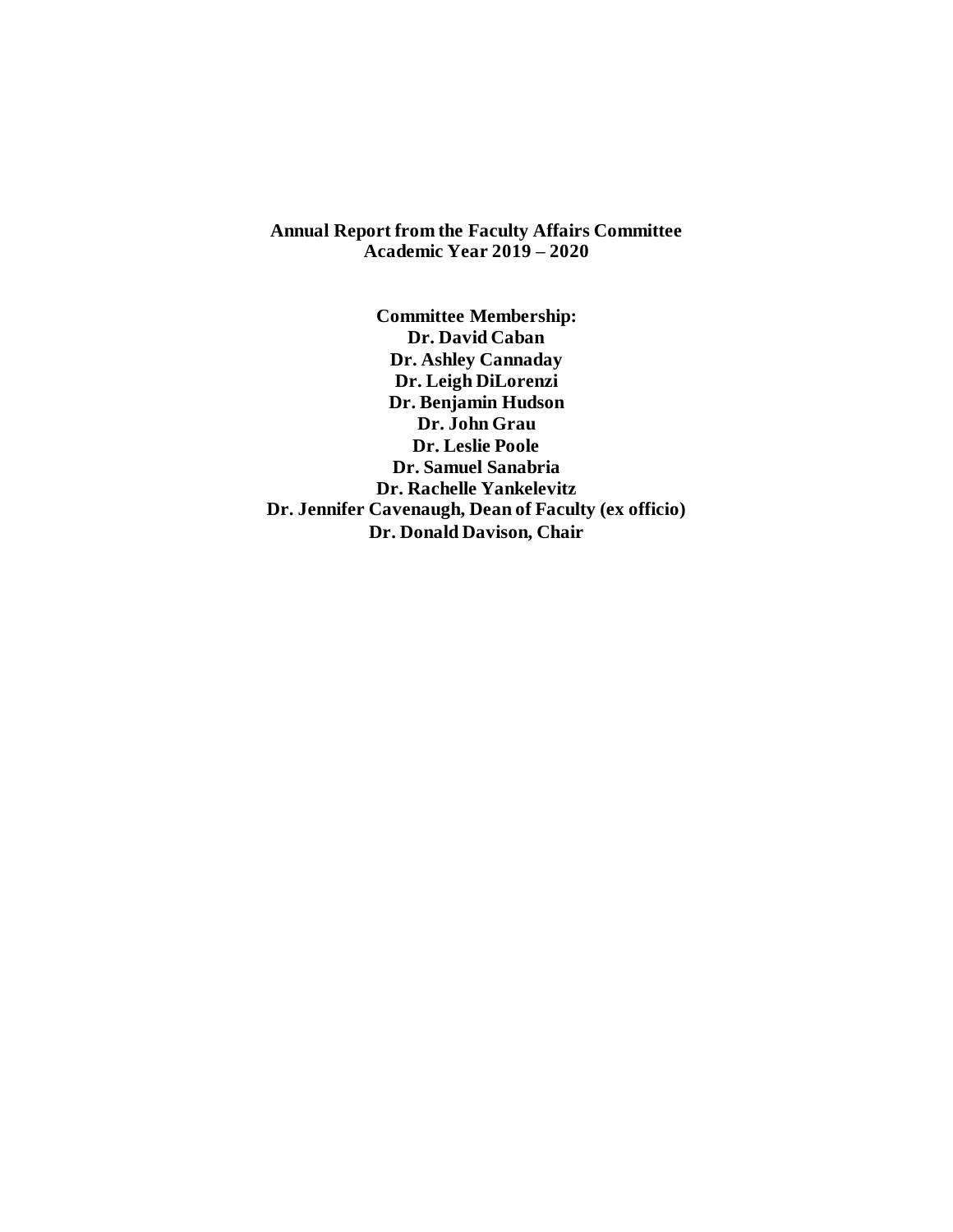### **Part I Actions by the Faculty Affairs Committee**

### **I.1 Recommendations regarding Senior Lecturers**

The Faculty Affairs Committee forwarded to the Executive Committee in the Spring 2019 recommendations regarding the lecturer position. The recommendations concerned the desired percentage of the faculty that should be represented by lecturers, improved compensation, the possibility of multiyear contracts, and creating a new senior lecturer title. In September 2019 the FAC endorsed the recommendations from the previous spring.

- 1. The College commit to a policy stating that lecturers, and other faculty at that rank, constitute no more than 15% of the full-time faculty.
- 2. The minimum lecturer salary be set at \$55,000/yr.
- 3. Any lecturers participating in service activities (advising, program directorship, etc.) must be compensated accordingly. The rate of compensation must be commensurate with compensation practices used for tenure and tenure-track faculty.
- 4. After six years of satisfactory performance meeting departmental expectations, lecturers should receive a base-pay increase commensurate with raises from assistant to associate.
- 5. Establish a date by which contracts renewals are given.

### **I.2 Course Instructor Evaluation (CIE)**

The FAC continued it review of potential bias in the current Course Instructor Evaluation instrument used to assess all courses. The Committee discussed the role and reliability of course evaluations in the academy and at Rollins College with Dr. Susan Singer, Provost and Vice-President for Academic Affairs, Dr. Nancy Chick, Director of the Endeavor Center, and Dr. Jennifer Cavenaugh, Dean of the Faculty and ex officio member of FAC. The members of the FAC agreed to produce a White Paper that summarizes the current state of the literature in teaching and learning regarding best practices for utilizing course evaluation. The FAC will develop recommendations, if appropriate, to improve the current course evaluation system at Rollins. The White Paper (see Appendix 1) is complete and has been sent to the Executive Committee for review and dissemination among the faculty. In Fall, 2020, it is the intention of the FAC to begin to develop appropriate recommendations regarding best practices for assessing teaching.

### **I.3 Endowed Chairs**

The Executive Committee of the College of Liberal Arts tabled the proposed recommendations from the FAC in April 2019. In the Fall, 2019, the Executive Committee instructed the FAC to continue working on the tabled endowed chairs proposal and report back to the EC its recommendations. The FAC reviewed the minutes from all meetings of the CLA Faculty, the Executive Committee, and FAC meetings since February 08, 2018 to determine the original charge to the Committee. In addition, the FAC invited current endowed chair holders to meet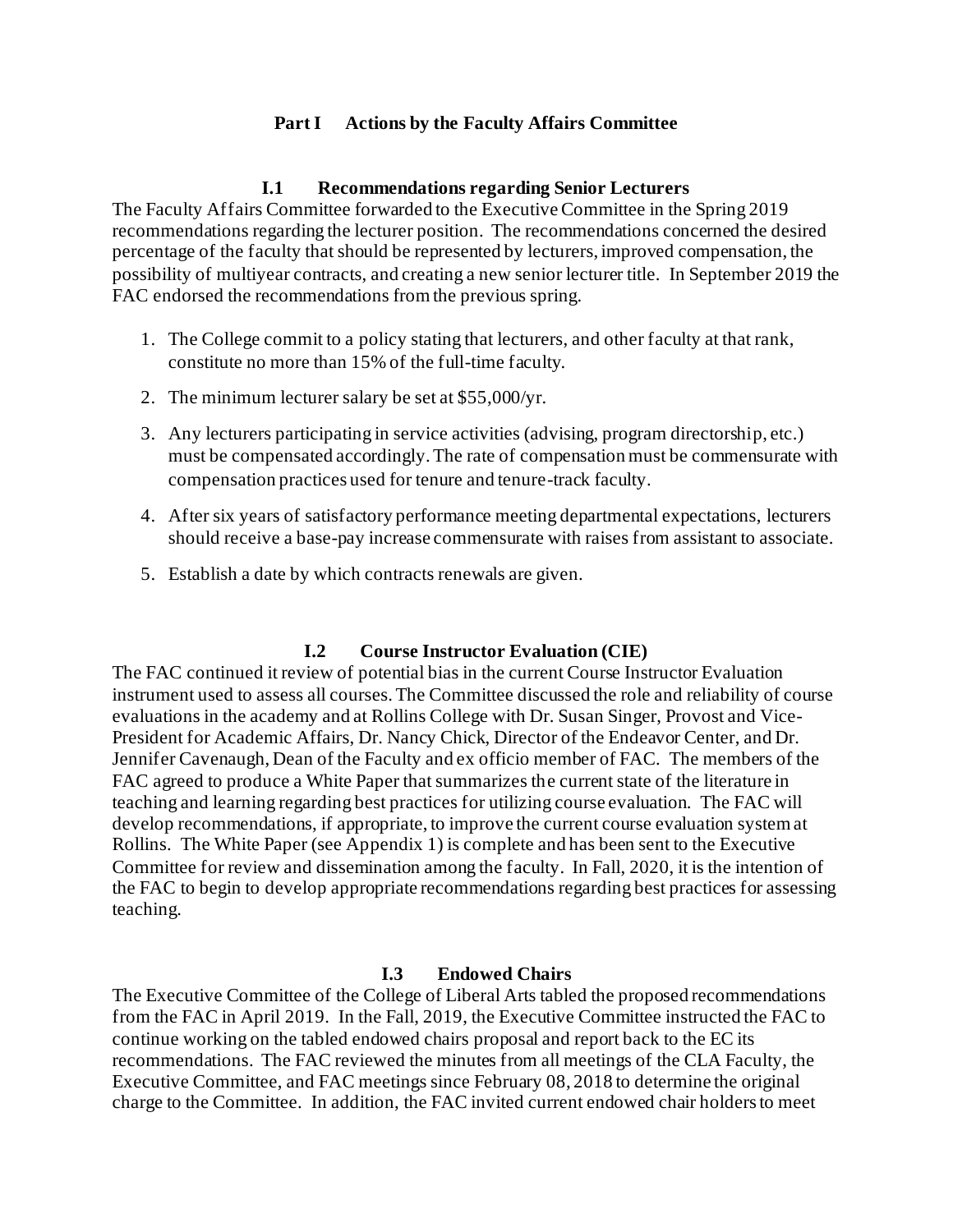with the Committee to provide their input regarding previous proposals. Based upon the FAC's review of the historical record the Committee concluded that the original charge is to make the current endowed chair policy as reported in the *Faculty Handbook Section II - All-Faculty Policies and Procedures - Updated 7/1/19*, (page 9) consistent with the goals of "transparency and openness" as adopted in the "Rollins College Philosophy of Faculty Compensation, College of Liberal Arts." Accordingly, the FAC reported recommendations regarding the criteria for the selection of candidates for endowed chairs and required that the timetable for the review process is public.

# **Original Policy: Faculty Handbook Section II - All-Faculty Policies and Procedures - Updated 7/1/19, (page 9)**

### **FAC Recommendations regarding Endowed Chairs, 04-13-2020**

### **ENDOWED CHAIRS**

### **I. Appointments**

a. Appointments appropriate to the conditions of the chair will be made by the President upon recommendation from the VPAA|Provost and the appropriate Dean.

b. Appointments are typically made for a five-year duration and are renewed at the pleasure of the President.

### **II. Rights and Responsibilities**

a. Each chair shall have at its disposal a standard discretionary fund to be used for support of professional activities of the chair holder.

b. The holder of the chair shall receive one course reduction per year to be used to pursue professional activities such as research, writing, or performance and a stipend with benefits. A written report outlining professional activities and research in progress must be submitted annually to the appropriate Dean and the VPAA|Provost.

c. It is the annual responsibility of each chair holder to share the results of their professional activity with the College community and community at large. This may take the form of lectures, performances, workshops, or other appropriate community activities.

### **III. Qualifications**

Holders of endowed chairs should be distinguished for their outstanding scholarship and teaching excellence. Normally, a candidate for an endowed chair should be a full professor but may include tenured associate professors with exceptional records.

Candidates for an endowed chair have the option of submitting two (2) external letters of review from experts, selected by the candidate, in their scholarship area.

Minimally, candidates for endowed chairs must exceed the requirements for promotion to full professor in their department in teaching and one other category of review; the candidate must meet expectations in the third area of evaluation.

Faculty and academic administrators may nominate candidates; faculty may self-nominate. The application and review/renewal schedule is public and begins on December 1. The announcement of recipients is made at the last faculty meeting of the academic year. The recommending committee for the awarding of endowed chairs is made up of seven members. The committee includes the chair of the Faculty Affairs Committee, one tenured faculty member appointed by the FAC, three current holders of endowed chairs, the Dean of the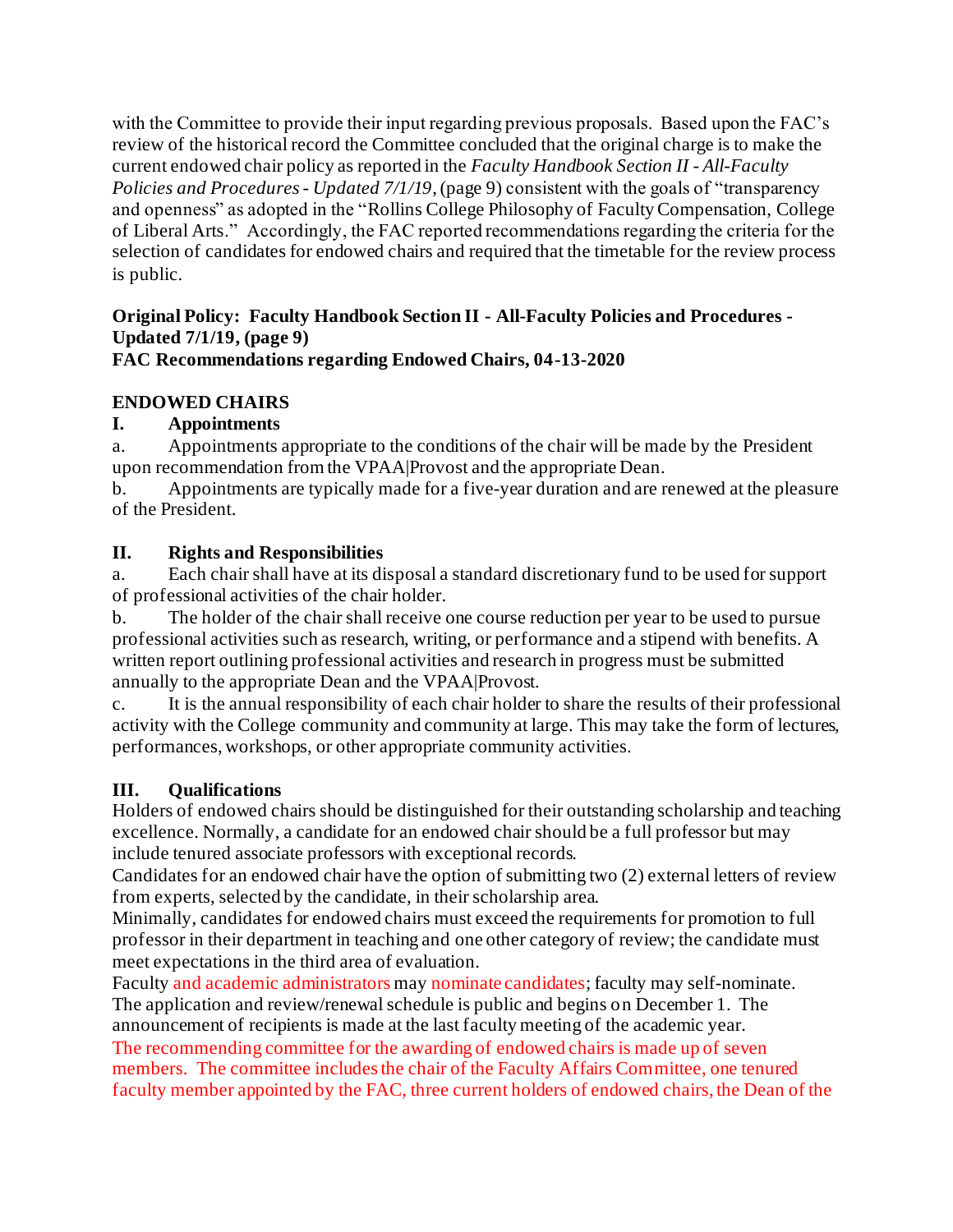Faculty, and the Provost. To the degree possible, the membership of the recommending committee reflects the diversity of the faculty and strives for divisional representation. By December 1, the provost distributes a call for applications for open endowed chairs and Cornell Distinguished Faculty Awards. All tenured and tenure-track faculty in the College of Liberal Arts are eligible to submit applications.

An application consists of a current vita, a letter addressing evidence of excellence in teaching, scholarship, and service, and a one-page statement that sets forth the goals over the period the endowed position is held. Applicants should also submit supporting documentation, such as syllabi and other instructional material, and any other evidence of excellence in teaching, scholarship, and service. By February 15, all applicants should submit their materials to the Dean of the Faculty. The recommending committee makes its recommendations based on the applicant's submitted materials.

The committee forwards its recommendations to the Provost for presentation to the President. Final approval and awarding of persons to endowed chairs are made by the President consistent with gift requirements.

### **IV. List of Endowed Chairs**

A complete listing and details for all endowed chairs at Rollins, along with current faculty chair holders, may be found a[t http://www.rollins.edu/about-rollins/our-people/endowed-chairs](http://www.rollins.edu/about-rollins/our-people/endowed-chairs.html)[.html](http://www.rollins.edu/about-rollins/our-people/endowed-chairs.html).

### **I.4 Special Course Feedback Instrument for Spring Semester, 2020**

In response to the coronavirus, all courses were converted to online instruction beginning March 23, 2020. The FAC developed a course feedback instrument designed only for the Spring 2020 semester. Faculty have the option of including the results from the course feedback instrument in their evaluation portfolios. (See Appendix 2).

### **I.5 Disruptive Student Behavior Policy**

The FAC was asked to review a revised Disruptive Student Behavior policy developed by the Division of Student Affairs and intended to be inserted into the Student Code of Conduct. The FAC offered several suggestions which resulted in a revised version. The revised version is pending per endorsement by the CLA faculty.

### **DISRUPTIVE CLASSROOM BEHAVIOR POLICY**

**Disruptive behavior prohibited:** Disruptive behavior in the classroom or during an educational experience is prohibited. The classroom and educational experience includes both the in-person educational experience as well as the on-line educational experience. Disruptive behavior includes conduct that interferes with or obstructs the teaching and learning process. This behavior can occur in front of an entire class, it could take place within a small group, or it could be one-on-one communication between the course instructor and the student. Civil expression of disagreement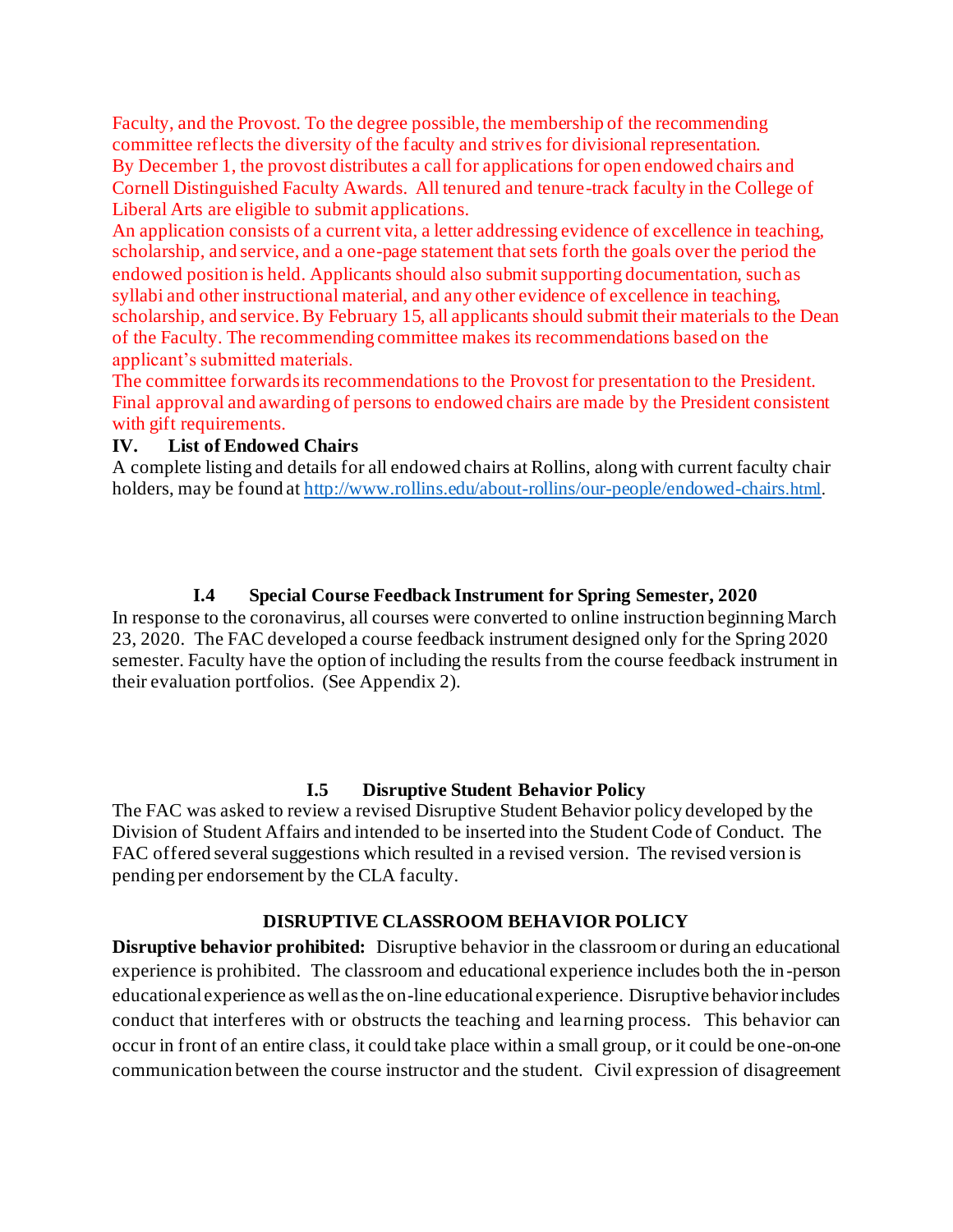or views opposing those of the course instructor during the times and using the means permitted by the instructor is not itself disruptive behavior and is not prohibited.

**Course instructor – authority and responsibility:** The course instructor is authorized to establish rules and other parameters for student behavior and participation during the course or other educational experiences that are supervised by the course instructor.

**Temporary removal from class or other educational experience:** If a student or students, acting individually or as a group, disrupt or attempt to disrupt the course or another educational experience, the course instructor is authorized to follow several options, depending on the severity and/or frequency of the offending behavior. The course instructor is authorized to instruct the offending student(s) to stop the disruptive behavior or to instruct the offending student(s) to leave the class or educational experience. The course instructor may contact Campus Safety if the student(s) fails to follow the instructor's instruction. The course instructor must immediately call Campus Safety if presented with an unsafe situation, threatening behavior, violence, knowledge of a crime, or similar circumstances.

**Interim measure:** In the case of severe and frequent offending behavior, the applicable academic dean may, in consultation with the Behavioral Evaluation and Threat Assessment team (BETA), temporarily remove the student(s) from the educational experience pending determination of responsibility under the College's Code of Community Standards.

More information about Rollins' BETA team can be foun[d here](https://www.rollins.edu/threat-assessment/).

**Code of Community Standards:** Violation of this Disruptive Classroom Behavior Policy also constitutes a violation of the Disruptive Behavior policy in the Code of Community Standards.

**Referral to Community Standards & Responsibility:** Depending on the severity and/or frequency of the offending behavior, the course instructor may refer the student(s) to the Office of Community Standards & Responsibility for further action and possible sanctions under the College's Code of Community Standards.

**Withdrawal of student from class or other educational experience:** The sanctions which may be imposed on the student(s) who violate this Disruptive Classroom Behavior Policy include, in addition to those sanctions published in the Code of Community Standards, involuntary withdrawal of the student(s) from the course or other educational experience. The applicable academic dean of the college in which the course or educational experience is located shall work in consultation with the Director of Community Standards & Responsibility, the instructor, and the Dean of Student Affairs to determine whether to involuntarily withdraw the student(s) from the course or other educational experience. This determination will be made only after the published process under the Code of Community Standards has been completed and resulted in a determination of responsibility, including any appeals provided under that process. Students who are withdrawn from a class or other educational experience are not subject to a refund.

**Grade following withdrawal from course or other educational experience:** The course instructor retains responsibility to award the grade for the course or other educational experience to the student who is involuntarily withdrawn from the course or other educational experience. The grade shall be determined by the course instructor based on the student's academic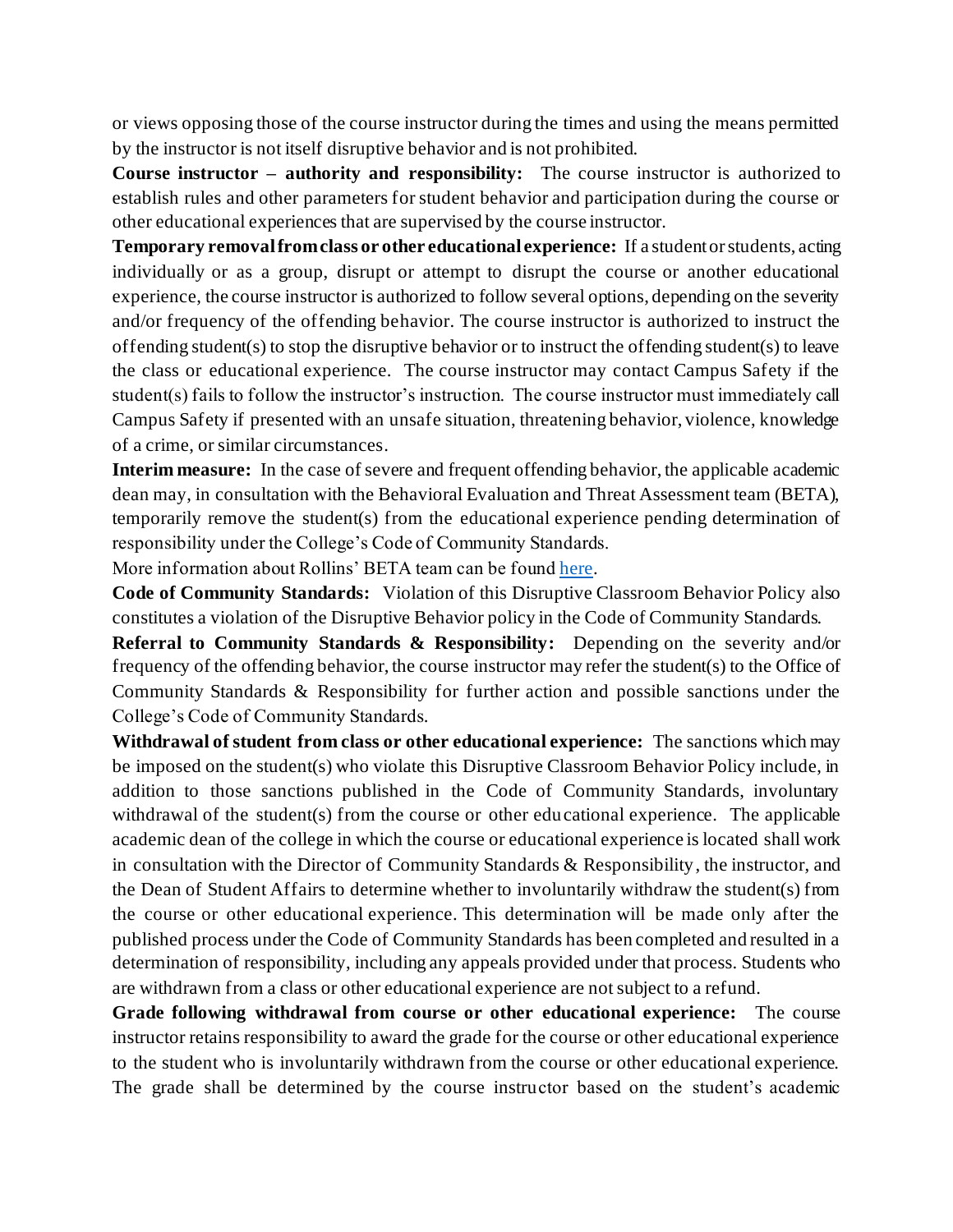performance at the point of involuntary withdrawal. Any appeal of the grade awarded by the course instructor shall be through the College's published policy on grade appeals. The student may be permitted to complete the course remotely for a grade, but this would be at the discretion of the academic dean and the instructor.

**Appeals under this policy:** Any appeal of the determination under the College's Code of Community Standards shall be as stated in the published policy for such appeals. The determination of the applicable academic dean to involuntarily withdraw a student from a course or other educational experience shall be made in writing to the Provost within 3 calendar days following decision by the academic dean. The appeal shall be limited to the determination by the academic dean and shall be based on excessiveness of involuntary withdrawal as a penalty. The Provost's decision on appeal is limited to review of the academic dean's decision to involuntarily withdraw the student from the course or other educational experience. The Provost's decision on appeal is the final decision regarding involuntary withdrawal from the course or other educational experience.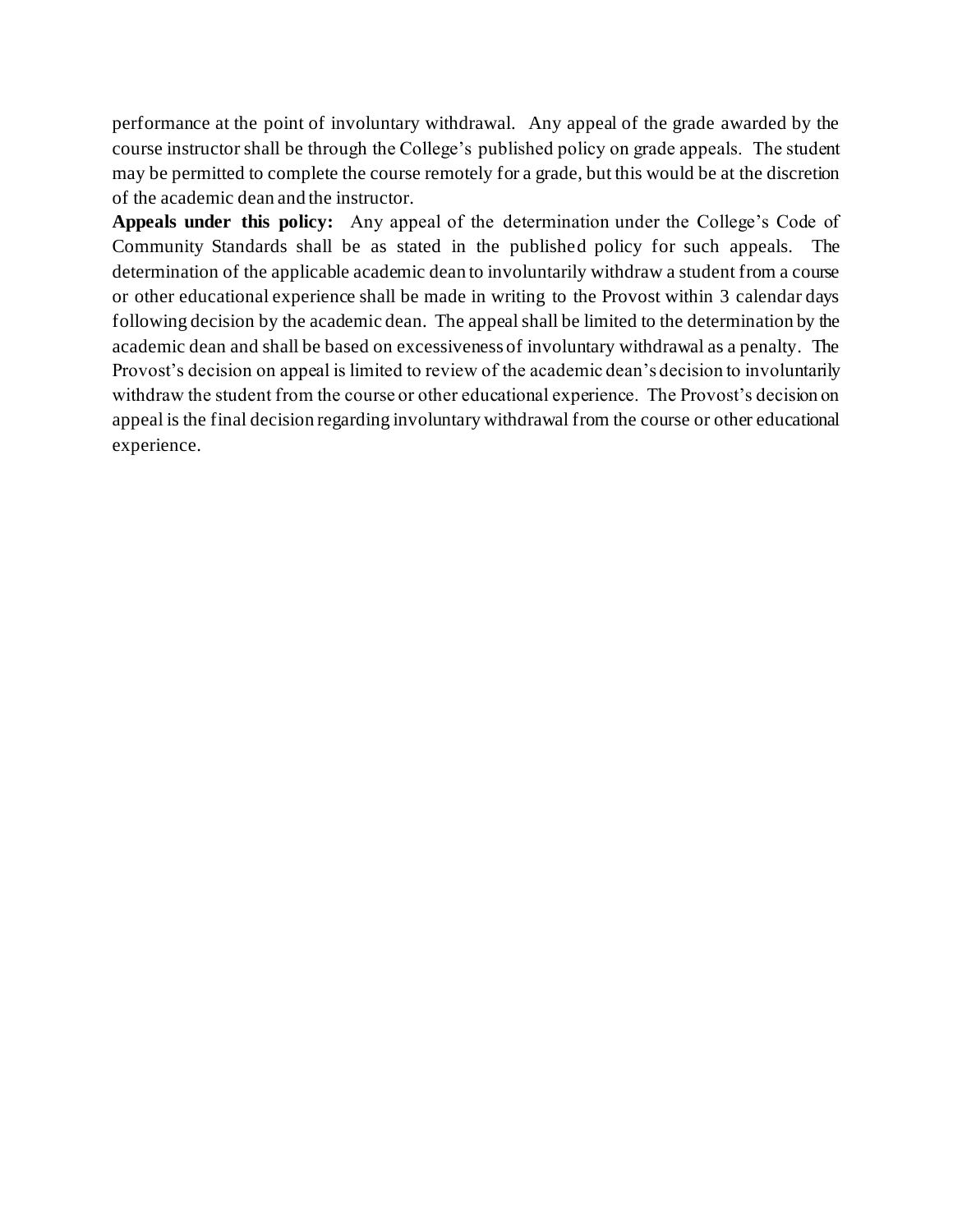### **Part II Bylaws**

### **II.1 Amendment to the All College Bylaws**

The FAC was asked by President Cornwell to clarify Article VI, Section 3 to the All College Bylaws regarding the appeals process. Specifically, the FAC was asked to clarify the process for conducting "a new evaluation" if ordered by the Appeals Committee. The amendment was adopted by the Faculty of the College.

### **All Faculty Bylaws, Article VI, Section 3**

### **Section 3. Recommendations and Authority in Appeals Cases**

After reviewing the case, the All-Faculty Appeals Committee makes a recommendation to the President either to uphold the original decision or, in the event of a majority vote in favor of the appeal, to recommend a new evaluation. It does not rule on the substance of a case. To win an appeal, the candidate must demonstrate to the satisfaction of the Committee that the evaluation process has been flawed. In the absence of convincing evidence that the procedure has been flawed, the All-Faculty Appeals Committee affirms the original decision to deny tenure or promotion.

If the Appeals Committee recommends a new evaluation then it must submit a written report clarifying the procedural error which is sent with the original decision for reconsideration back to the point where the error occurred. Only the evaluation materials submitted with the original file may be considered in the new evaluation.

### **II.2 Revision to the Membership of the Faculty Evaluation Committee**

The FAC held hearings to consider proposed changes to Article VIII, Faculty Evaluation. Several of the proposed changes are from the Task Force Report on Tenure and Promotion. The FAC invited current and previous members of the Faculty Evaluation Committee to discuss the proposed changes. The FAC at this time, agreeing with the advice of the FEC, does not recommend enlarging the membership of the FEC.

The majority of the membership of FEC opposes changing the membership of the FEC to include associate professors. Nevertheless, the FAC recommends that the membership of the FEC is preferred to be full professors but it is possible to include 1 to 2 tenured, associate professors. The proposed bylaw amendment has been forwarded to the Executive Committee, pending action by the full faculty.

### **Article VIII/ E./ Section 2. Faculty Evaluation Committee Structure and Evaluation a. Membership**

This committee is constituted of six members and one alternate. The membership is preferred to hold the rank of full professor but up to two members may be tenured, associate professors., all of whom must hold the rank of full professor. All members except the alternate are voting members. When the number of faculty to be reviewed by Faculty Evaluation Committee in a given year exceeds eighteen faculty, the alternate becomes a full voting member of the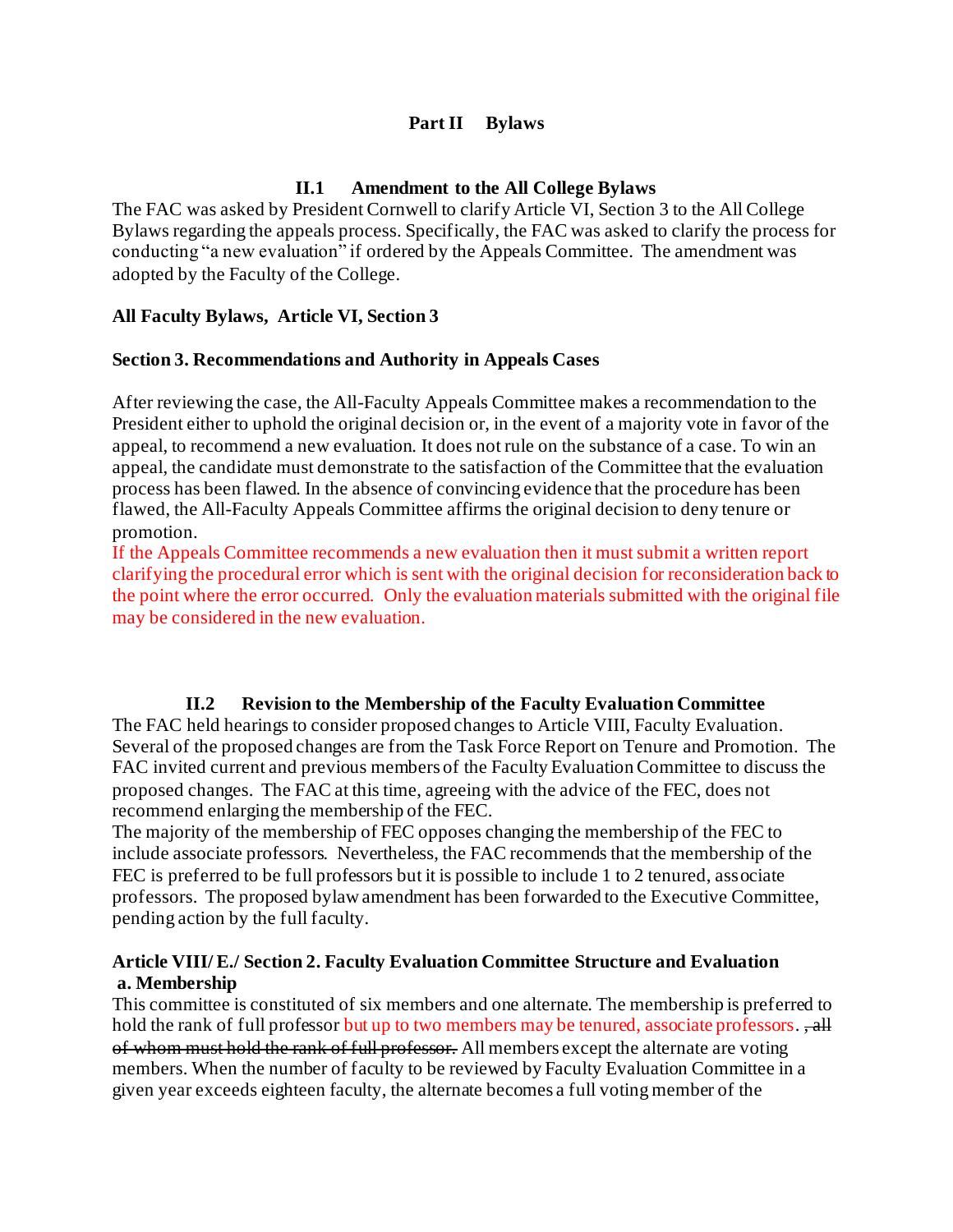committee for that year. No more than five committee members will participate in the evaluation of any given candidate. Members of the Faculty Evaluation Committee are nominated by the Executive Committee of the Faculty and ratified by the Faculty by simple majority vote. Membership will normally include one tenured professor from each division of the College of Liberal Arts with consideration given to issues of diversity. Members will serve staggered three year terms and may not serve consecutive terms. Members of the FEC receive one coursereleased time every year they serve on the Committee.

### **II.3 Optional Fifth Year Review of Untenured Faculty**

The FAC discussed with the FEC the desirability of changing the mandatory fifth-year review of untenured faculty to optional status with the agreement by the candidate and their department review committee. Candidates for tenure must submit their portfolios to the Dean of Faculty by June 30. The fifth-year review only adds only one new semester of materials to the candidates' tenure files and therefore some might consider to be unnecessary. The members of FEC concurred that it is reasonable to make the fifth-year review optional. The FAC adopted a proposed bylaw allowing for optional fifth-year review. The FAC tabled final consideration until the Fall 2020 to ensure it is consistent with the extension of the tenure clock due to the coronavirus.

### **Article VIII**

### **C. PROCEDURES FOR ANNUAL REVIEW OF UNTENURED FACULTY**

The Candidate Evaluation Committee (CEC) (formed by December 1) will conduct annual evaluations of all tenure-track faculty. The candidate will submit materials for review, including a professional assessment statement, to the CEC by January 1. The evaluation will be documented in a report addressed to the Dean of the Faculty and placed in the candidate's permanent file by February 15. The report should include an analysis and evaluation of the candidate's progress toward tenure, based on the criteria set forth in the bylaws and in individual departmental criteria.

 These annual evaluations are to be conducted for every year in which neither a tenure evaluation nor a comprehensive mid-course evaluation takes place. The fifth-year evaluation is optional dependent upon the agreement by both the candidate and the department.

### **II.4 Extension of the Tenure Clock Due to Coronavirus**

In response to the threats posed by the novel coronavirus, the Centers for Disease Control (CDC) recommended strict social distancing and the lock down of campus and eventually the country. Following the advice of the CDC the College closed the campus and all course instruction was converted to online teaching. Consequently, the research programs for faculty are seriously disrupted. In response to these delays, the FAC recommended that the tenure clock for any pretenure faculty member may be delayed by one year with the written request by the faculty member to the Dean of Faculty. The bylaw recommendation was approved by the Executive Committee and the CLA faculty.

### **BYLAWS OF THE FACULTY OF THE COLLEGE OF LIBERAL ARTS (Spring 2019)**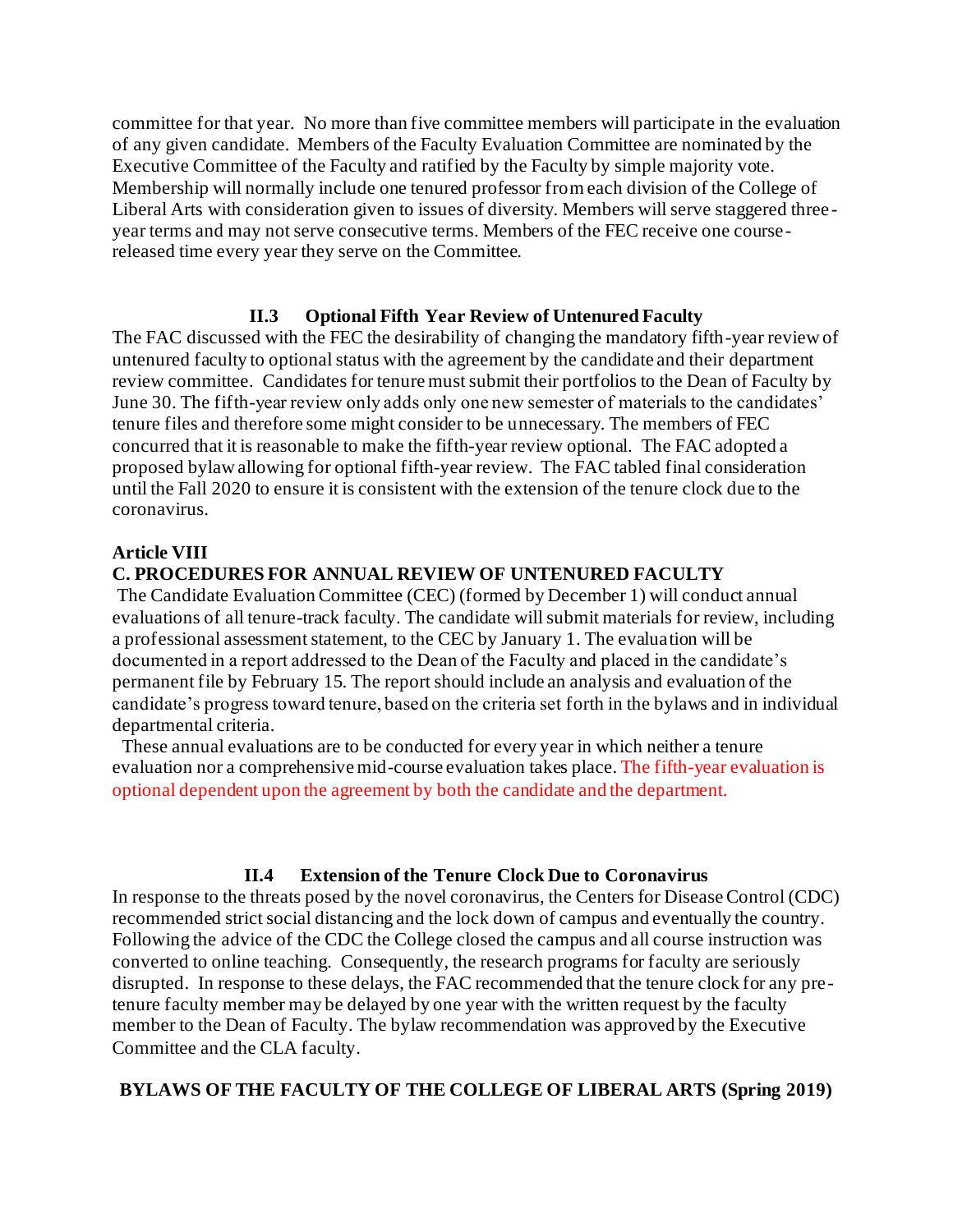### **ARTICLE VIII FACULTY APPOINTMENTS AND EVALUATIONS A. FACULTY APPOINTMENTS**

Faculty members shall be appointed to and reviewed by a single academic department, but teaching and service responsibilities may be distributed among different programs. In such cases, more than one Dean may be involved in the evaluation of a candidate, and so all statements in Article VIII pertaining to a Dean or Dean of the Faculty should be interpreted as applying to "Deans" when this is the case. Likewise, in programs headed by a Director rather than a Dean, all statements in Article VIII pertaining to a Dean should be interpreted as applying to a "Director." All reports and recommendations and any responses by candidates will be in writing. Recommendations regarding candidacy for tenure or promotion must clearly support or not support the candidate. Notices of reappointments and non- reappointments are the responsibility of the President and will be in writing. These letters are sent out by the Provost on behalf of the President.

### **Section 1. New Appointments**

No tenure-track appointment may last beyond seven years without the faculty member being granted tenure, with the exception of faculty members on parental leave for childbirth or adoption who accept an extension in accordance with Rollins College Policy. Faculty beginning the tenure track between Fall 2015 through Fall 2019, may, by no later than June 30 of the year prior to their tenure review year, declare in writing to the Dean of the Faculty that they wish a one-year extension of their tenure clock. The extension will convert the faculty member's fifth year on the tenure track to one non-counting year. The timeline for pre-tenure evaluation and course release in years one through four is unchanged. This provision automatically expires once these faculty have been accommodated, as described in this bylaw. No visiting faculty appointment may last beyond six consecutive years. Initial appointments of tenure- track faculty shall normally be for a two- year period. All faculty appointments shall be made by the President with the advice of the Provost, who may act as the President's agent, and the Dean of the Faculty.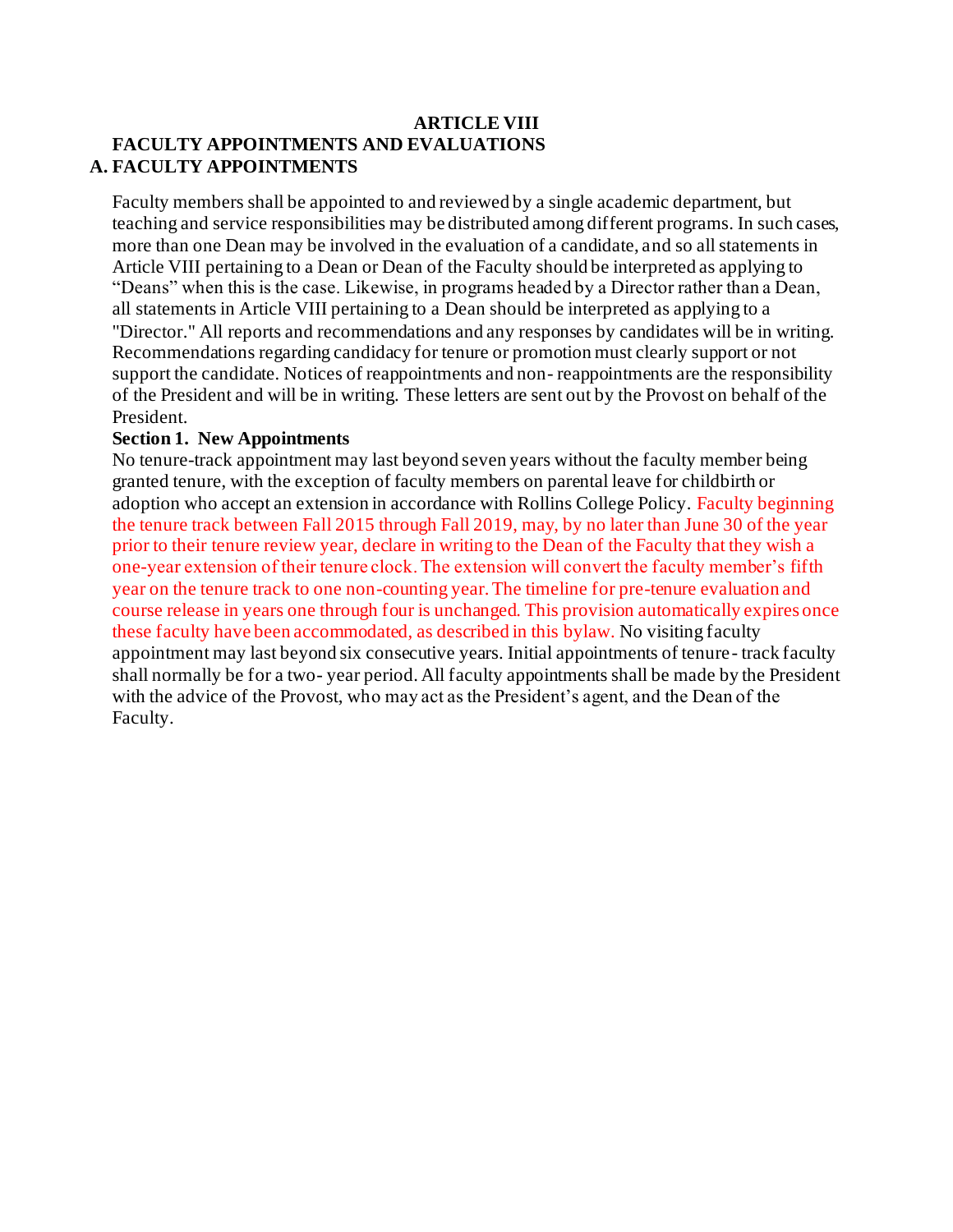# **Appendix 1**

### **WHITE PAPER**

**Identifying Some Sources of Bias in Course and Instructor Evaluations (CIEs)**

**February 5, 2020**

**Prepared by the Faculty Affairs Committee**

**DRAFT REPORT<sup>1</sup>**

<sup>1</sup> This informational report is the work of the members of the Faculty Affairs Committee and is not the official policy of Rollins College.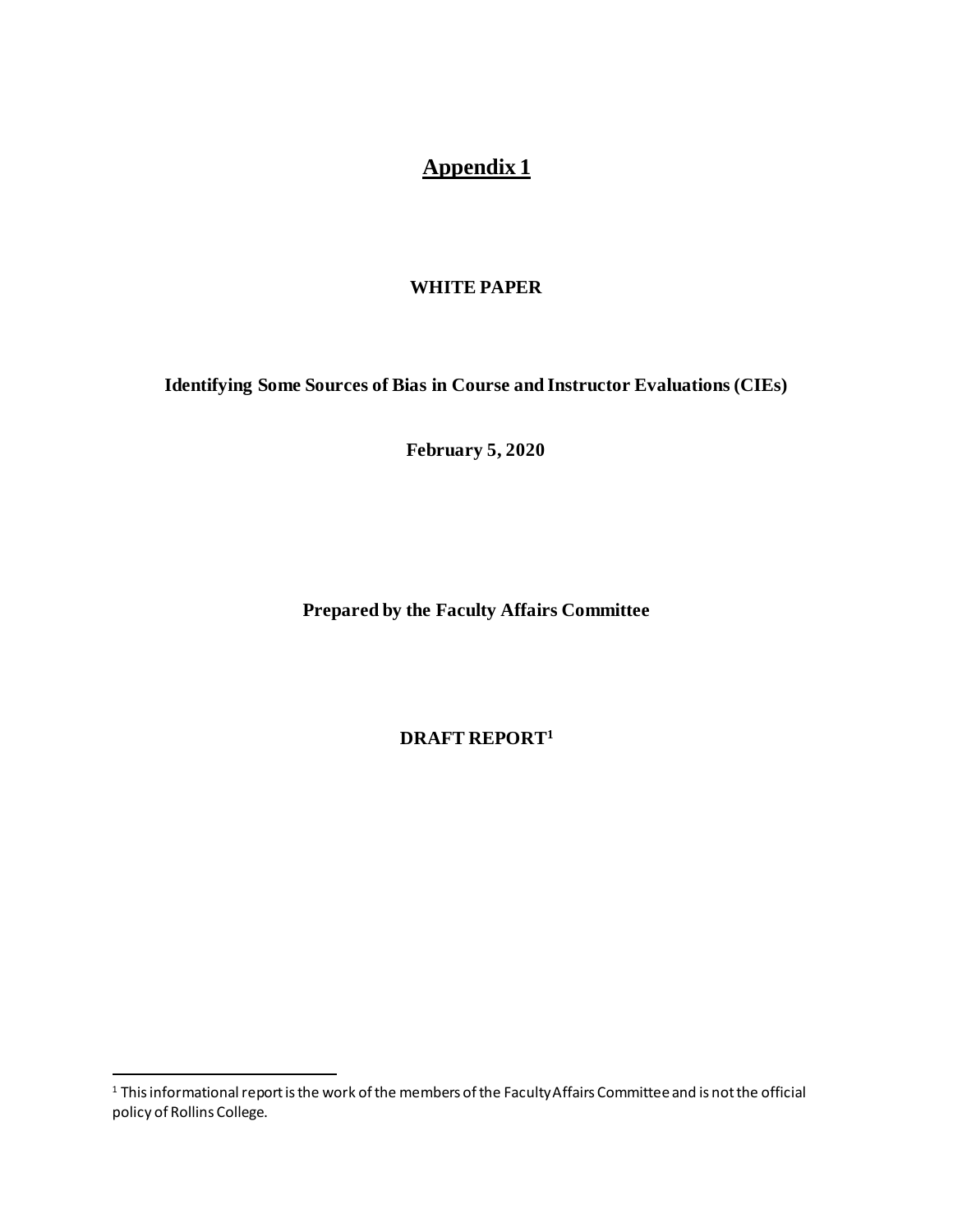### ACKNOWLEDGEMENTS

The Faculty Affairs Committee wishes to extend its appreciation to Professor Benjamin Hudson for his work preparing an earlier draft of this document. Also, the Committee wishes to thank Dr. Nancy Chick for supplying important references used in the preparation of this report.

### FACULTY AFFAIRS MEMBERSHIP

Dr. David Caban Dr. Ashley Cannaday Dr. Leigh DiLorenzi Dr. John Grau Dr. Benjamin Hudson Dr. Leslie Poole Dr. Samuel Sanabria Dr. Rachelle Yankelevitz Dr. Donald Davison, chair Dean Jennifer Cavenaugh, Ex Officio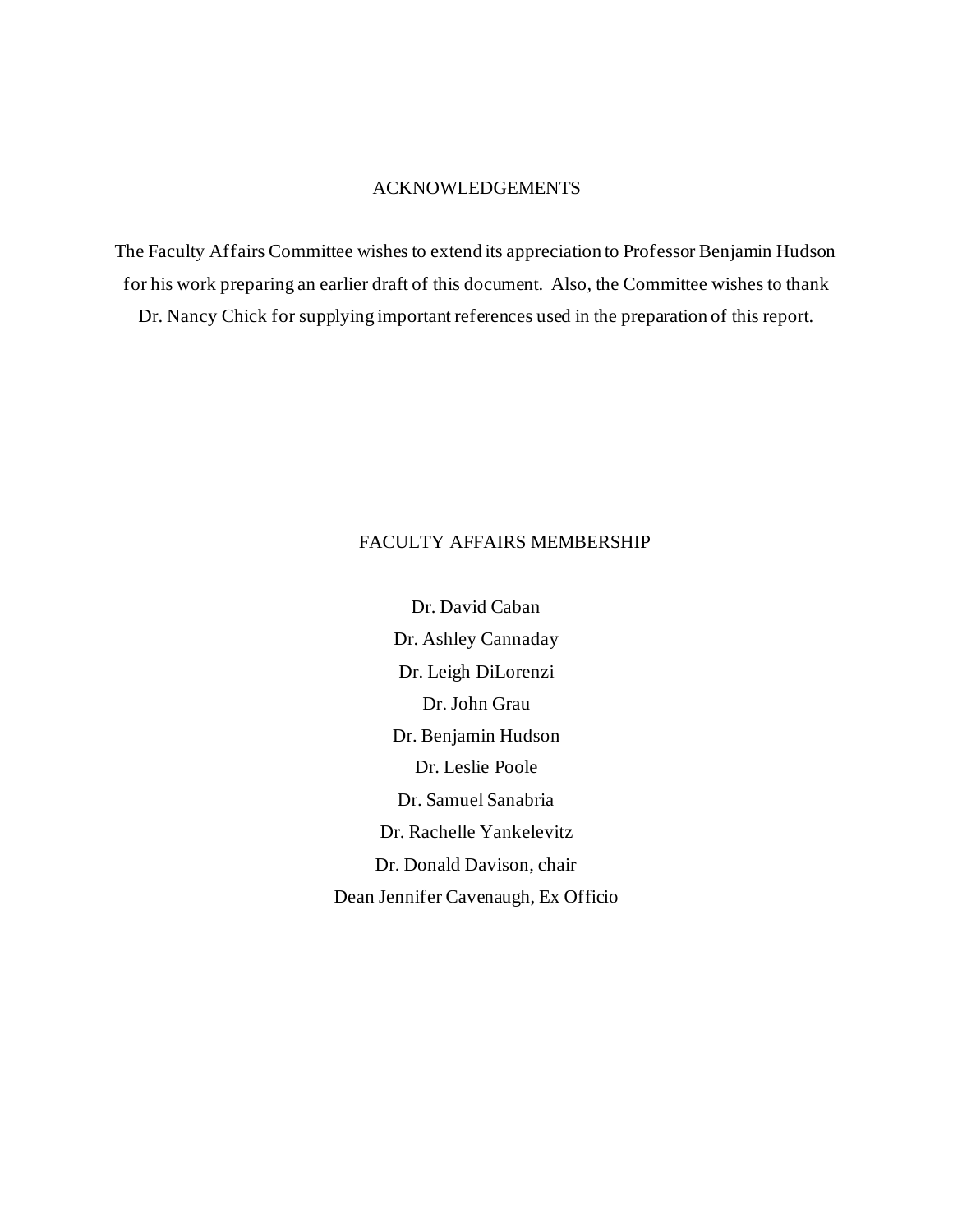#### **PREFACE**

The Rollins College Faculty Affairs Committee (FAC) was requested by several faculty members and academic administrators to re-examine the efficacy of the current online course instructor evaluation (CIE) method. There is a prolific literature examining the reliability and validity of student evaluations of teaching (SET) in higher education. Generally, the literature reports the robust conclusion that online course evaluations are vulnerable to biases correlated with gender, race, and sexual orientation of the instructor. In addition, the literature generally finds that many course evaluations are poor measures of student learning. Instead, the instruments tend to capture student satisfaction with the course, their perception of learning, and their grade expectations. Course Instructor Evaluations (CIEs) can reflect students' (frequently implicit) biases and as such may often be impoverished sources of data about minority faculty in administrative review of teaching effectiveness.

This White Paper provides an overview of the literature regarding gender, race, and sexual orientation-related biases in course evaluation. Next, we plan to offer general descriptive results regarding the outcomes from the CIEs at Rollins as they compare to the trends found in the literature. Finally, the goal of the FAC is to prepare recommendations that will be discussed with the faculty during the spring, 2020.

#### ABSTRACT

Course instructor evaluations (CIEs) play a significant role in career trajectories, in both personnel and awards decisions for faculty at many institutions, including Rollins. A chorus of recent inquiries into the efficacy of CIEs across various institutions suggests that CIEs may be an invalid source of information about teaching effectiveness generally, and they frequently reflect the unconscious biases of students. They are particularly dubious indicators of quality of instruction of minority faculty. This paper examines gender, racial, and sexual biases, although sources of bias exist. It is the hope of the Faculty Affairs Committee that this White Paper contributes to a beneficial discussion of ways to best evaluate excellence in teaching.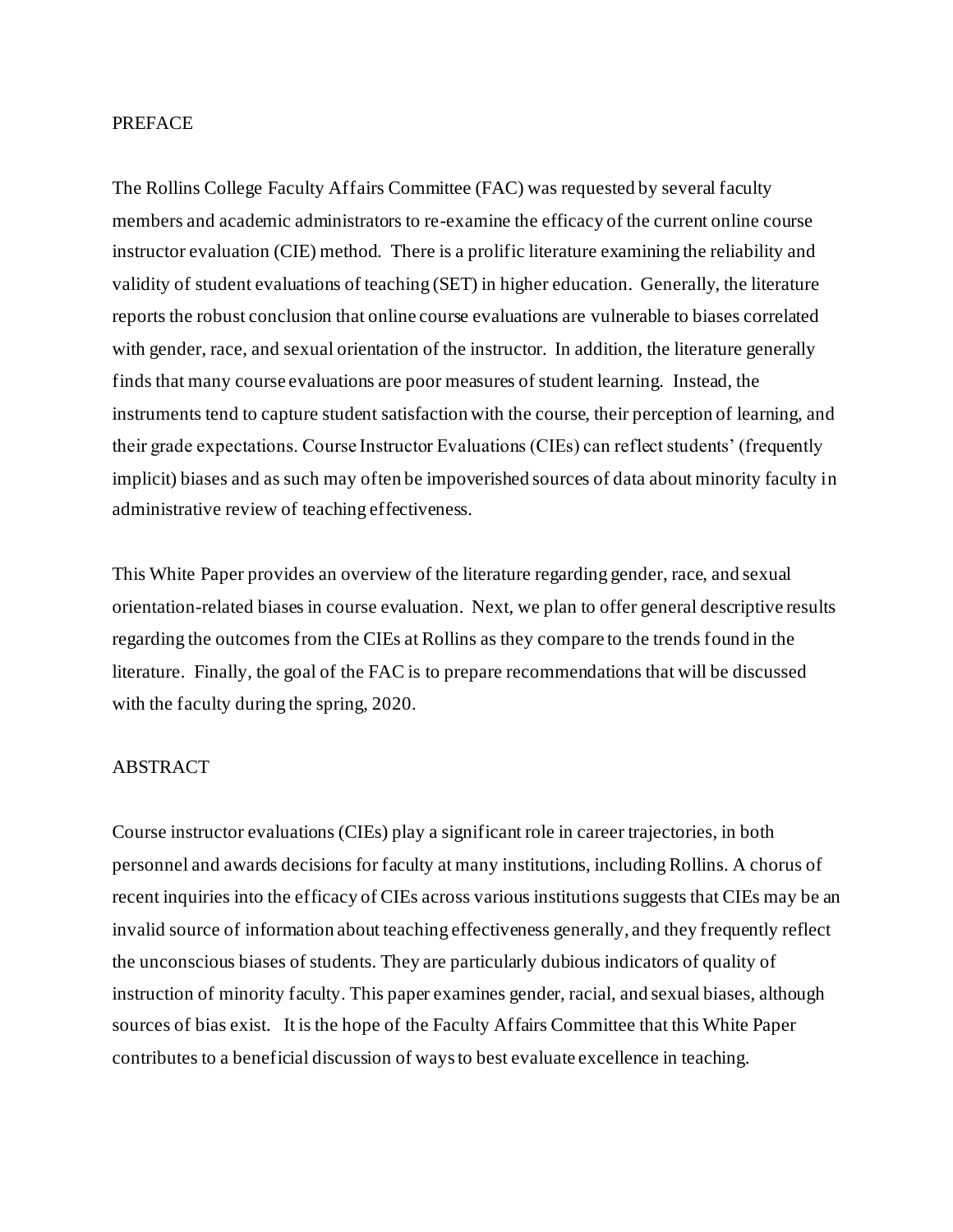### INVALIDITY OF TEACHING EVALUATIONS GENERALLY

Since the 1990s, when CIEs began to take on outsized importance in hiring, retention, and promotion decisions at American universities, scholars have sounded the alarm on their efficacy.<sup>2</sup> In a recent 2017 review of the literature, and which includes some strong suggestions for rethinking CIEs, Henry Hornstein notes several problems with standardizing the evaluation of teaching. From These problems include: (1) considerable disagreement about what qualities mark "teaching effectiveness" and the problem of measurement generally;, to (2) a reminder that CIEs are objectively suspect since because they measure students' subjective perceptions of a course and instructor rather than the actual course and instructor herself;, and (3) the problem of limited response rates; and (4) how student satisfaction does not necessarily correlate necessarily with learning. Hornstein surveys the ways in which CIEs do not offer a solid ground on which instruction can be measured objectively. In response, he suggests that "the persistent practice of using student evaluations as summative measures to determine decisions for retention, promotion, and pay for faculty members is improper and depending on circumstances could be argued to be illegal."<sup>3</sup>

Many studies conclude that student evaluations of teaching (SET) are inaccurate measures of teaching effectiveness.<sup>4</sup> Instead, Boring, et. al., find that student evaluations are more strongly related to the instructor's gender and to students' grade expectations than objective indicates of learning. "On the whole, high SET (student evaluations of teaching) seem to be a reward students give instructors who make them anticipate getting a good grade... "<sup>5</sup> Boring and her colleagues also find gender disparities in student teaching evaluations. Overall, male instructors receive higher scores than female instructors. However, they also find gender concordance male students give male instructors higher evaluation scores than they give female instructors, and vice versa. Therefore, gender effects may be heightened depending on the composition of

<sup>2</sup> See, for example, J.V. Adams, "Student Evaluations: The Ratings Game." *Inquiry* 1 (1997): 10-16.

<sup>&</sup>lt;sup>3</sup> Hornstein, Henry, "Student evaluations of teaching are an inadequate assessment tool for evaluating faculty performance." *Cogent Education*4 (2017): 1-8, 2.

<sup>4</sup> Boring, Anne, Kellie Ottoboni, and Philip Start, "Student evaluations of teaching (mostly) do not measure teaching effectiveness," *ScienceOpen Research,* January 7, 2016.

<sup>5</sup> Ibid, p. 1.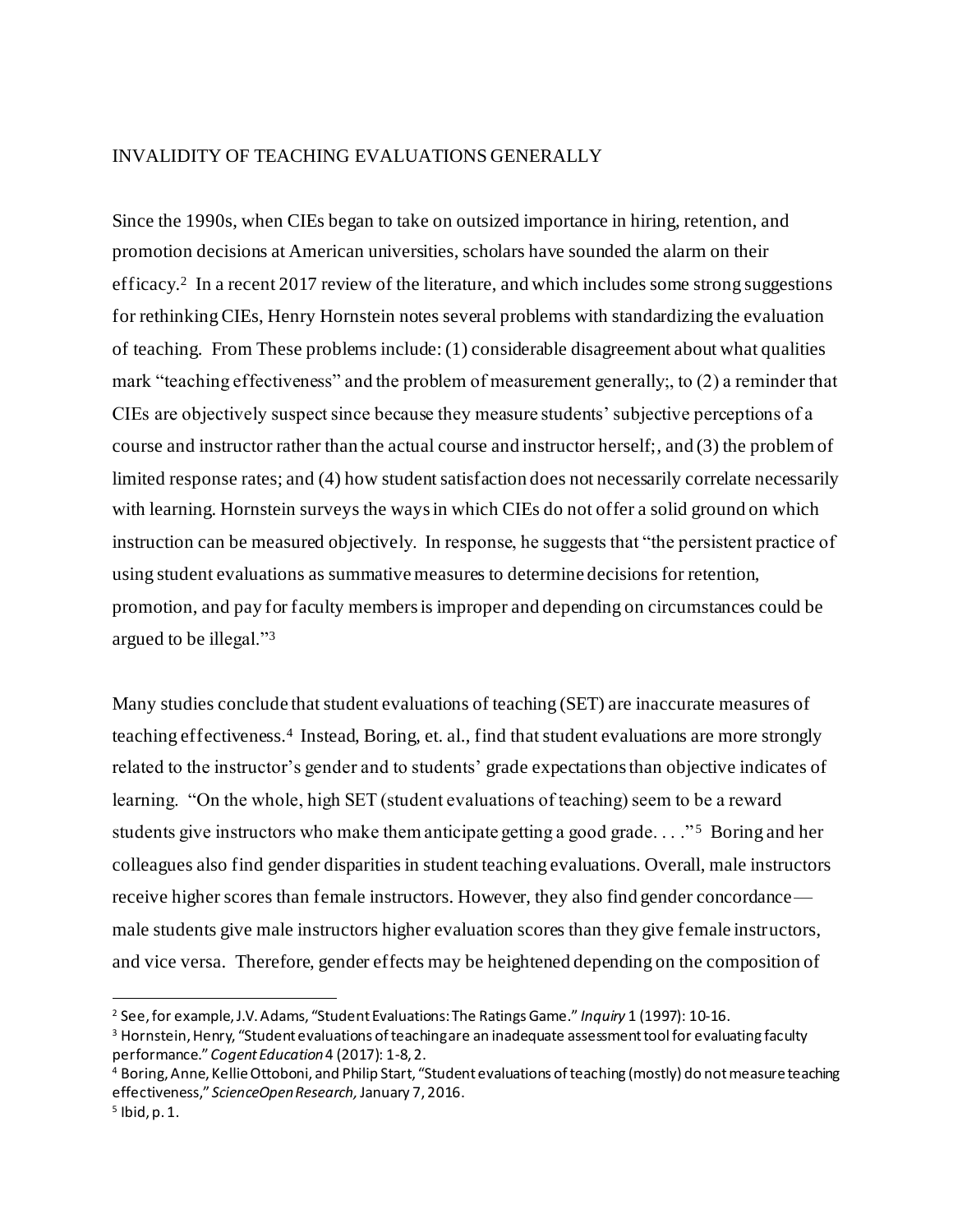the instructor's class. For instance, a female instructor with a largely male student class might expect to receive statistically significant lower evaluations regardless of how much learning occurred in the course. Indeed, Deslauriers and colleagues found little relationship between perceived learning and objective learning in introductory physics classes.<sup>6</sup> The authors found that students who are engaged in active learning—while more difficult than passive learning demonstrate objectively greater knowledge on end of the year exams. However, students perceive themselves to learn more under passive learning approaches. Finally, Esarey and Valdes use computational simulation that assumes the SETs are valid, reliable, and unbiased. They find that even under these ideal assumptions student evaluations of teaching can not reliably identify good teaching. Instead, they recommend using SETs in combination with multiple measures of teaching effectiveness is can produce better results.<sup>7</sup>

The FAC would like to add that CIEs for courses that involve controversial, emotionally triggering, or political content should be considered doubly suspect.

#### GENDER BIAS IN TEACHING EVALUATIONS

A robust scholarship over the last thirty years indicates that student evaluations unfairly critique the teaching effectiveness of female instructors due not to "gendered behavior" on behalf of the instructors but to "actual bias on the part of the students."<sup>8</sup> In a 2015 study from MacNell, Driscoll, and Hunt, the authors emphasize that student gender biases reflect a broader trend of "the pervasive devaluation of women, relative to men, that occurs in professional settings in the United States" (293). The authors show that gender bias in course evaluations is a significant source of inequality facing female faculty and "systematically disadvantages women in academia" (301).

<sup>6</sup> Deslauriers, Louis, Logan McCarty, Kelly Miller, Kristina Callaghan, and Greg Kestin, "Measuring actual learning versus feeling of learning in response to being actively engaged in the classroom," *PNAS Latest Articles*, August 13, 2019.

<sup>7</sup> Esarey, Justin and Natalie Valdes, "Unbiased, reliable, and valid student evaluations can still be unfair," *Assessment and Evaluation in Higher Education*, February 20, 2020.

<sup>8</sup> MacNell, Lillian, Adam Driscoll, and Andrea Hunt, "What's in a Name: Exposing Gender Bias in Student Ratings of Teaching." *Innovative Higher Education* 40 (2015): 291-303, 301. Subsequent references appear parenthetically within the text.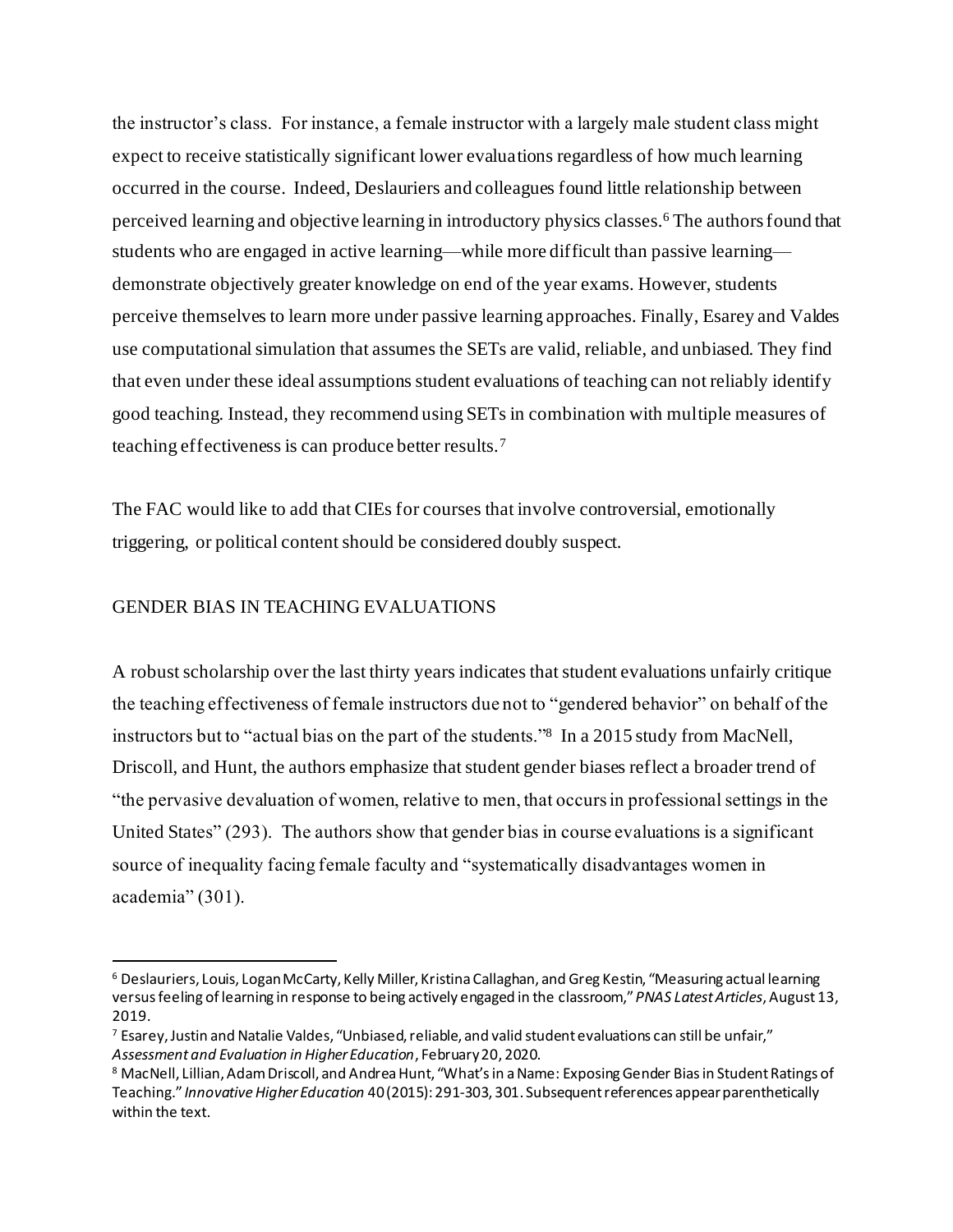Ben Schmidt, professor of history at Northwestern University, has compiled data from over 14 million Ratemyprofessor.com reviews in interactive graphs on his professional website that reveal the unconscious bias of student evaluations. According to Claire Cain Miller, Schmidt's data reveals "that people tend to think more highly of men than women in professional settings, praise men for the same things they criticize women for, and are more likely to focus on a woman's appearance or personality and on a man's skills and intelligence."<sup>9</sup> Schmidt's visualizations of his data, available on his professional website, [personal website](http://benschmidt.org/profGender/#%7B%22database%22%3A%22RMP%22%2C%22plotType%22%3A%22pointchart%22%2C%22method%22%3A%22return_json%22%2C%22search_limits%22%3A%7B%22word%22%3A%5B%22funny%22%5D%2C%22department__id%22%3A%7B%22%24lte%22%3A25%7D%7D%2C), show significant discrepancies along gender lines in student evaluations of teaching: male instructors are more likely to be rated "smart," "genius," or "funny," while female professors are more frequently labeled "strict" or "bossy."

More recently, scholars Kristina Mitchell and Jonathan Martin demonstrate the differences in language students use to evaluate male and female faculty. They show that a male instructor "administering an identical course as a female instructor receives higher ordinal scores in teaching evaluations, even when questions are not instructor-specific."<sup>10</sup> Mitchell and Martin demonstrate that student evaluations of female faculty often demean their professional accomplishments, critique their attire and personality, and generally document "that students have less professional respect for their female professors" (652). This data encourages Mitchell and Martin to argue against CIEs in administrative or promotional decisions altogether because "the use of evaluations in employment decisions is discriminatory against women" (648).

### RACIAL AND ETHNIC BIAS IN TEACHING EVALUATIONS

Although CIEs have existed in higher education for nearly a century, it is no surprise that education researchers have historically "overlooked the classroom experiences of teachers and professors of color."<sup>11</sup> Over the last several decades, this lacuna has begun to be addressed as

<sup>9</sup> Miller, Claire Cain, "Is the Professor Bossy or Brilliant? Much Depends on Gender.," *New York Times*, 6 Feb. 2015. 10 Mitchell, Kristina M. and Jonathan Martin, "Gender Bias in Student Evaluations." *PS: Political Science & Politics* 51, 3 (July 2018):, 648-652, 648. Subsequent references appear parenthetically within the text.

<sup>11</sup> Hendrix, Katherine Grace, "Student Perceptions of the Influence of Race on Professor Credibility." *Journal of Black Studies* 28, 6 (1998): 738-763, 739. Subsequent references appear parenthetically within the text.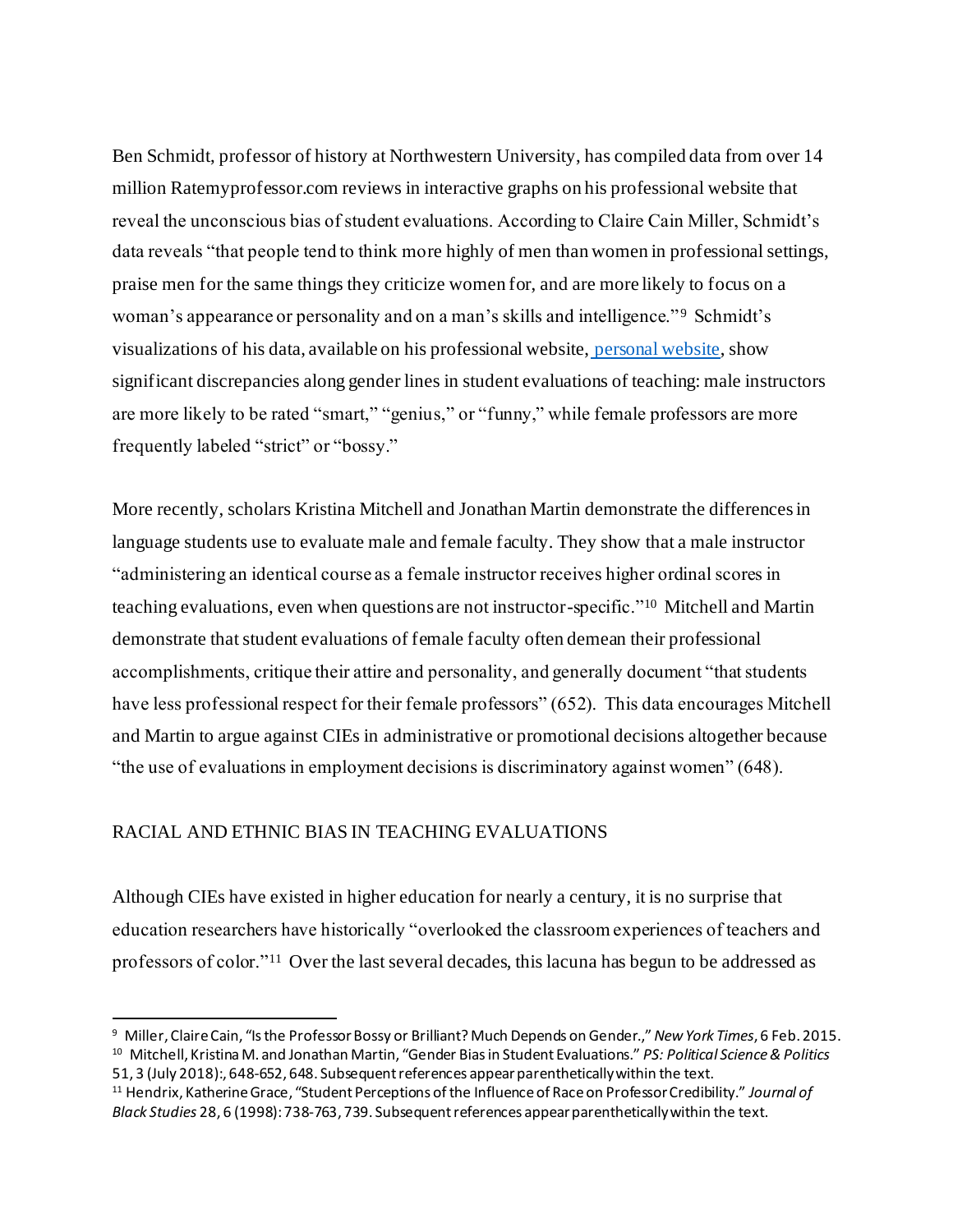education researchers have investigated the challenges facing professors of color in regards to the validity of CIEs and the instrument's tendency to reflect prejudices. Thirty years ago, textile and clothing scholar Usha Chowdhary conducted two different sections of the same course in different garb—one in traditional Indian clothing and the other in Western clothing; she discovered that the CIEs from the section in which she wore traditional Indian clothing were more negative.<sup>12</sup> Ten years later, Heidi Nast surveyed "student resistances to multicultural teaching and faculty diversity [and] the risks that derive from problematic institutional deployment of student evaluations as a means of judging multicultural curricular and faculty success."<sup>13</sup> Nast surveys several incidents when CIEs were used to harass faculty of color and/or LGBTQ faculty and "to register anger and disapproval at having to negotiate topics and issues in a scholarly way which conflict with heretofore learned social values and assumptions" (104). A contemporaneous study by Katherine Hendrix similarly determines that "race influences student perceptions of professor credibility" (740) and that "the competence of Black professors was more likely to be questioned" (758). Scratching only the surface of a robust scholarship from the end of the twentieth century, Chowdhary, Nast, and Hendrix help us understand how course evaluations for classes taught by faculty of color frequently reflect larger social biases and are invalid measures of success in the classroom.<sup>14</sup>

While Chowdary, Nast, and Hendrix relied on anecdotal data from restricted sample sizes, more recently scholars have broadened the scope of their investigations. In a robust review of evaluations from students at 25 liberal arts colleges on the website *Ratemyprofessor.com*, Landon Reid determined that "racial minority faculty, particularly Black faculty, were evaluated more negatively than White faculty in terms of Overall Quality, Helpfulness, and Clarity." <sup>15</sup> Reid cautions that "both race and gender have an interactive effect on [CIEs] that should be

<sup>12</sup> Chowdhary, Usha, "Instructor's Attire as a Biasing Factor in Students' Ratings of an Instructor." *Clothing & Textiles Research Journal* 6 (1988): 17-22.

<sup>&</sup>lt;sup>13</sup> Nast, Heidi J, "'Sex', 'Race' and Multiculturalism: Critical Consumption and the Politics of Course Evaluations." *Journal of Geography in Higher Education* 23, 1 (03, 1999): 102-115, 103. Subsequent references appear parenthetically within the text.

<sup>&</sup>lt;sup>14</sup> A more recent study confirms their findings: Arnold K Ho, Lotte Thomsen, and Jim Sidanius,. "Perceived Academic Competence and Overall Job Evaluations: Students' Evaluations of African American and European American Professors." *Journal of Applied Social Psychology* 39.2 (2009): 389-406.

<sup>15</sup> Reid, Landon, "The Role of Perceived Race and Gender in the Evaluation of College Teaching on RateMyProfessors.com." *Journal of Diversity in Higher Education* 3, 3 (2010): 137-152, 145. Subsequent references appear parenthetically within the text.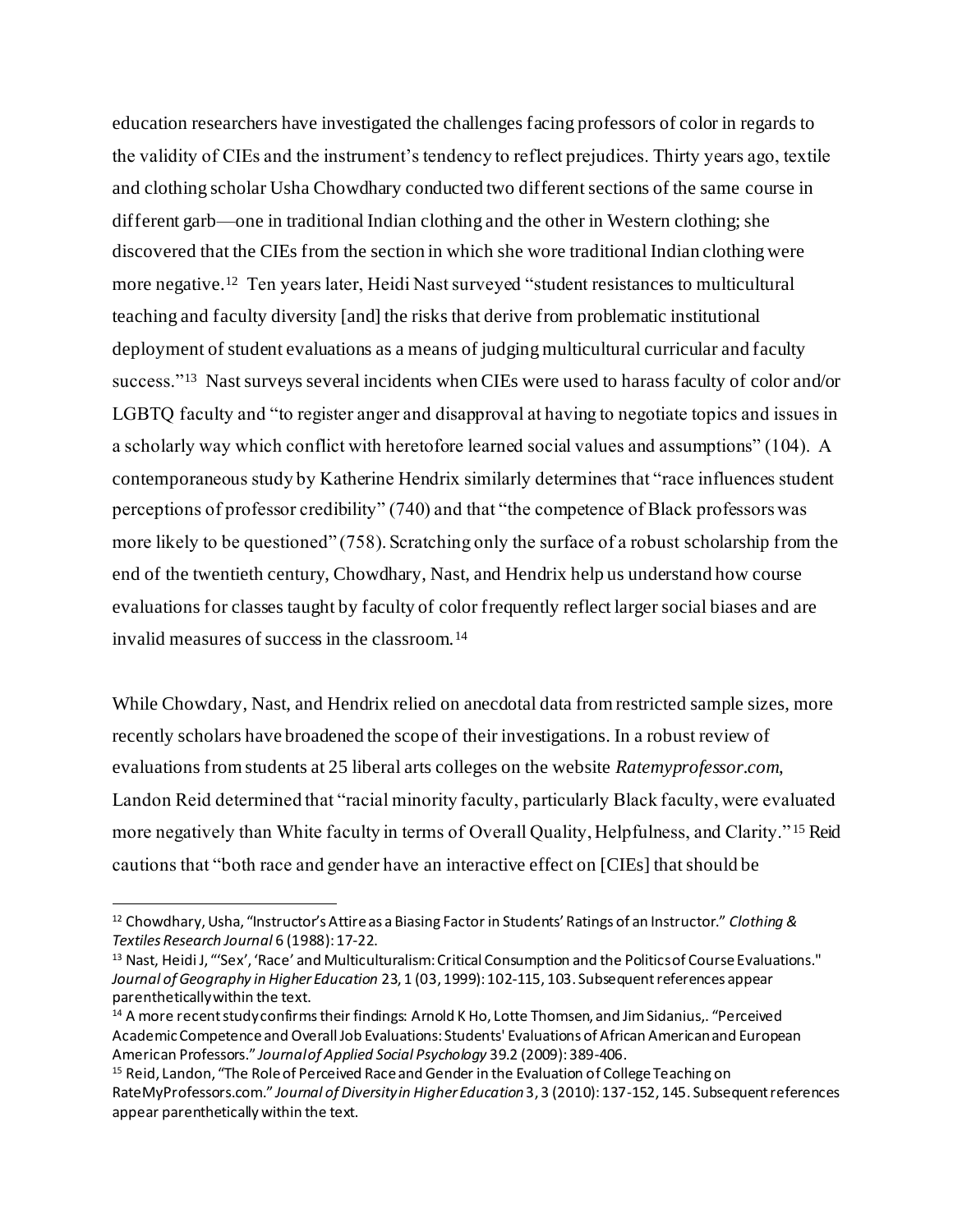considered in the tenure and promotion cases of racial minority faculty" (145). Importantly, Reid points out that students "are unlikely to assert that a racial minority faculty member is a bad instructor because of their race" and that "instead, prejudicial biases are more likely to be expressed as principled, and therefore socially defensible, evaluations of an instructor's teaching" (146). Reid noted particularly that at institutions like Rollins, which "demand excellent, not merely good, teaching for promotion and tenure" the problem of racial minority faculty's evaluative disadvantage may be "compounded" (148).

Similarly, Bettye Smith and Billy Hawkins contribute to the discussion with a large-scale quantitative, empirical study which determined that "race does matter in how students evaluate both faculty and the value of the courses faculty teach […] and therefore matters when examining faculty effectiveness."<sup>16</sup> Smith and Hawkins's study demonstrates that Black faculty's "mean scores were the lowest" among Black, White, and a third racial category of Other (159). Smith and Hawkins find that this phenomenon was "especially troublesome because these ratings have the power to affect merit increases and careers" (159). Other studies have addressed this evaluative disadvantage shouldered by minority faculty, with similar findings that Hispanic and Asian American faculty similarly receive lower ratings than White faculty.<sup>17</sup>

### SEXUAL ORIENTATION BIAS IN TEACHING EVALUATIONS

There is a growing literature investigating whether students' evaluations of professors are influenced by their perception of the faculty member's sexual orientation. Generally, conclusions about students' racial and gender biases extend to biases about sexual orientation of instructors. For instance, Melanie Moore and Richard Trahan find that women who teach

<sup>&</sup>lt;sup>16</sup> Smith, Bettye P. and Billy Hawins, "Examining Student Evaluations of Black College Faculty: Does Race Matter?" *The Journal of Negro Education* 80, 2 (2011): 149-162, 160. Subsequent references appear parenthetically within the text.

<sup>17</sup> Anderson, K.J. and Smith, G. "Students' preconceptions of professors: Benefits and barriers according to ethnicity and gender." *Hispanic Journal of Behavioral Sciences*, 2 (2005):184-201; and G. Smith, G and Anderson, K.J,. "Students' Ratings of Professors: The Teaching Style Contingency for Latino/a Professors." *Journal of Latinos and Education* 4 (2005): 115-136.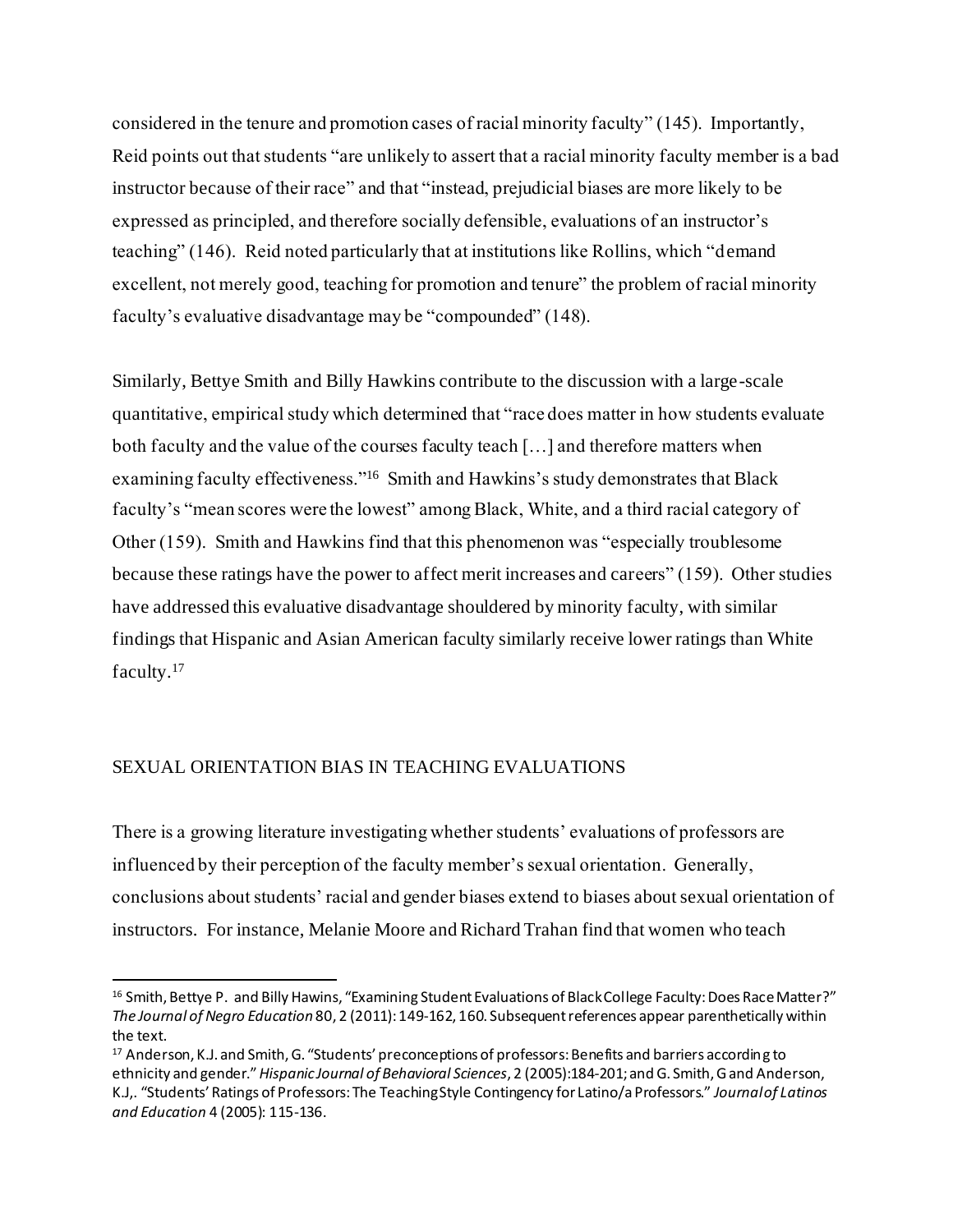courses on gender often experience resistance and skepticism because students perceive them as advancing their personal political agenda.<sup>18</sup> By extension, Russ, Simonds, and Hunt (2002) examine whether instructor sexual orientation influences students' perceptions of teacher credibility, character, and students' personal assessment of how much they are learning. <sup>19</sup> Their results suggest that perceptions of credibility, character, and student learning are strongly influenced by the sexual orientation of the instructor. In comparing student ratings of a guest instructor who indicated he was either gay or straight, "Students perceived the gay instructor to be significantly less credible in terms of competence and character" compared to their evaluations of the straight instructor (316). Similarly, analyzing qualitative information such as written comments revealed that the gay instructor vignette received four-times more negative comments by students compared to the straight instructor. Russ and Simonds also explore the connection between students' perception of how much they learn and the credibility of the guest speaker, and if those are related to the sexual orientation of the instructor. First, they find that students perceive themselves to learn more from teachers who are seen as credible. Second, their results show that "students perceive they learn almost twice as much from a heterosexual teacher compared to a gay teacher (319)." In summary, students rate a gay instructor as less credible and therefore perceive themselves as learning less than from a heterosexual instructor.

In addition to perceived learning perceptions, Kristin Anderson and Melinda Kanner report that "Lesbian and gay professors were rated as having a political agenda, compared to heterosexual professors with the same syllabus (1538).<sup>20</sup> These results suggest that students' course evaluation criteria differ when evaluating courses taught by lesbian or gay professors versus heterosexual professors. Based on the expanding body of literature, there seem to be biases regarding the sexual orientation of instructors.

<sup>&</sup>lt;sup>18</sup> Moore, Melanie and Richard Trahan, "Biased and political: Student perceptions of females teaching about gender." *College Student Journal*, 31, 4, (1997).

 $19$  Russ, Travis L. Cheri J. Simonds, and Stephen K. Hunt, "Coming Out in the Classroom . . . An Occupational Hazard?: The Influence of Sexual Orientation on Teacher Credibility and Perceived Student Learning," *Communication Education,* 51, 3, (2002).

<sup>20</sup> Anderson, K. J., & Kanner, M., Inventing a gay agenda: Students' perceptions of lesbian and gay professors. *Journal of Applied Social Psychology, 41*(6), 1538–1564, (2011)[. https://doi.org/10.1111/j.1559-](https://psycnet.apa.org/doi/10.1111/j.1559-1816.2011.00757.x) [1816.2011.00757.x](https://psycnet.apa.org/doi/10.1111/j.1559-1816.2011.00757.x)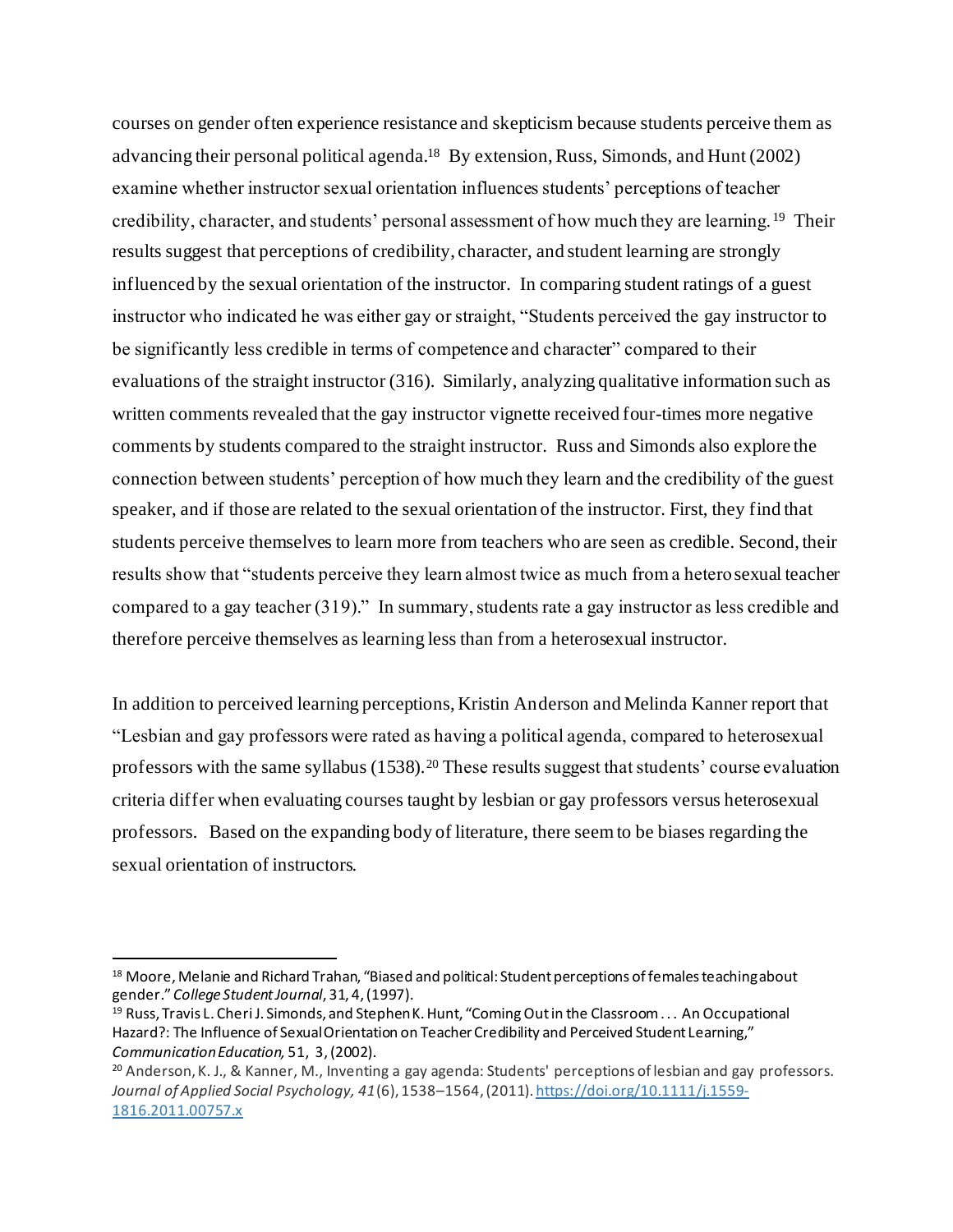### BIAS AT ROLLINS

Based on preliminary data gathered by the Office of the Provost at Rollins College, results from course and instructor evaluations at Rollins demonstrate bias in congruence with the national trends discussed above. Full data and analysis can be found through the Office of the Provost.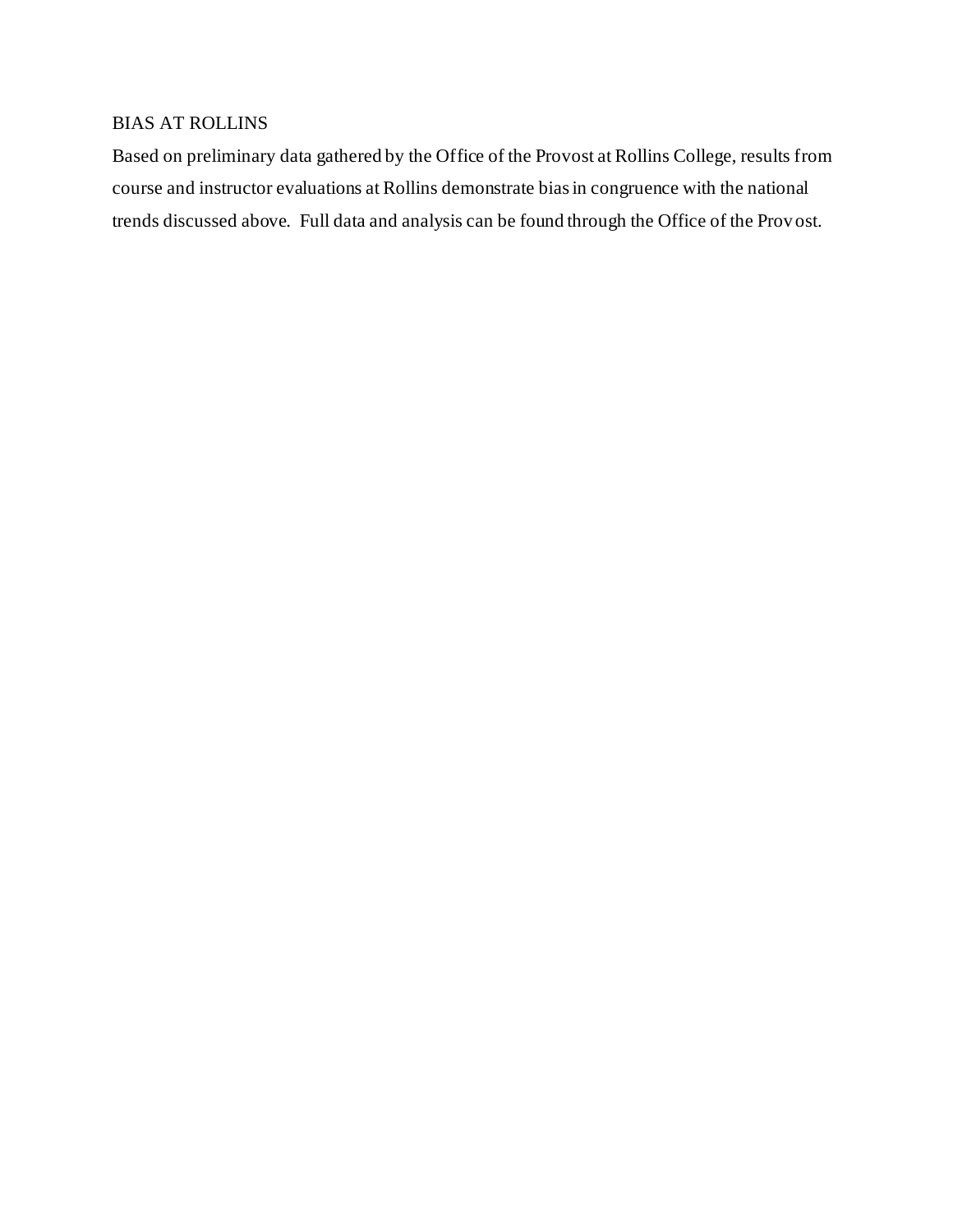# **Appendix 2**

# **Spring 2020 Course and Instructor Evaluation - Final Draft**

**Start of Block: Default Question Block**

*Display This Question: If Select the course subject from the list below: = ANT*

3 Part 1

*Spring 2020 has been an unusual semester. You spent the first half of the semester in face-toface classes with your professors and classmates, and then COVID-19 necessitated a shift to virtual learning environments for the second half of the semester. Amid these extraordinary circumstances, your professors still want your feedback and are hopeful that this form will help you share some thoughts on what went well and what might use some improvement.*

4 How many hours per week did you spend on this class while in-person (pre spring break)?

5 How many hours per week did you spend on this class while online (post spring break)?

\_\_\_\_\_\_\_\_\_\_\_\_\_\_\_\_\_\_\_\_\_\_\_\_\_\_\_\_\_\_\_\_\_\_\_\_\_\_\_\_\_\_\_\_\_\_\_\_\_\_\_\_\_\_\_\_\_\_\_\_\_\_\_\_

\_\_\_\_\_\_\_\_\_\_\_\_\_\_\_\_\_\_\_\_\_\_\_\_\_\_\_\_\_\_\_\_\_\_\_\_\_\_\_\_\_\_\_\_\_\_\_\_\_\_\_\_\_\_\_\_\_\_\_\_\_\_\_\_

7 Part 2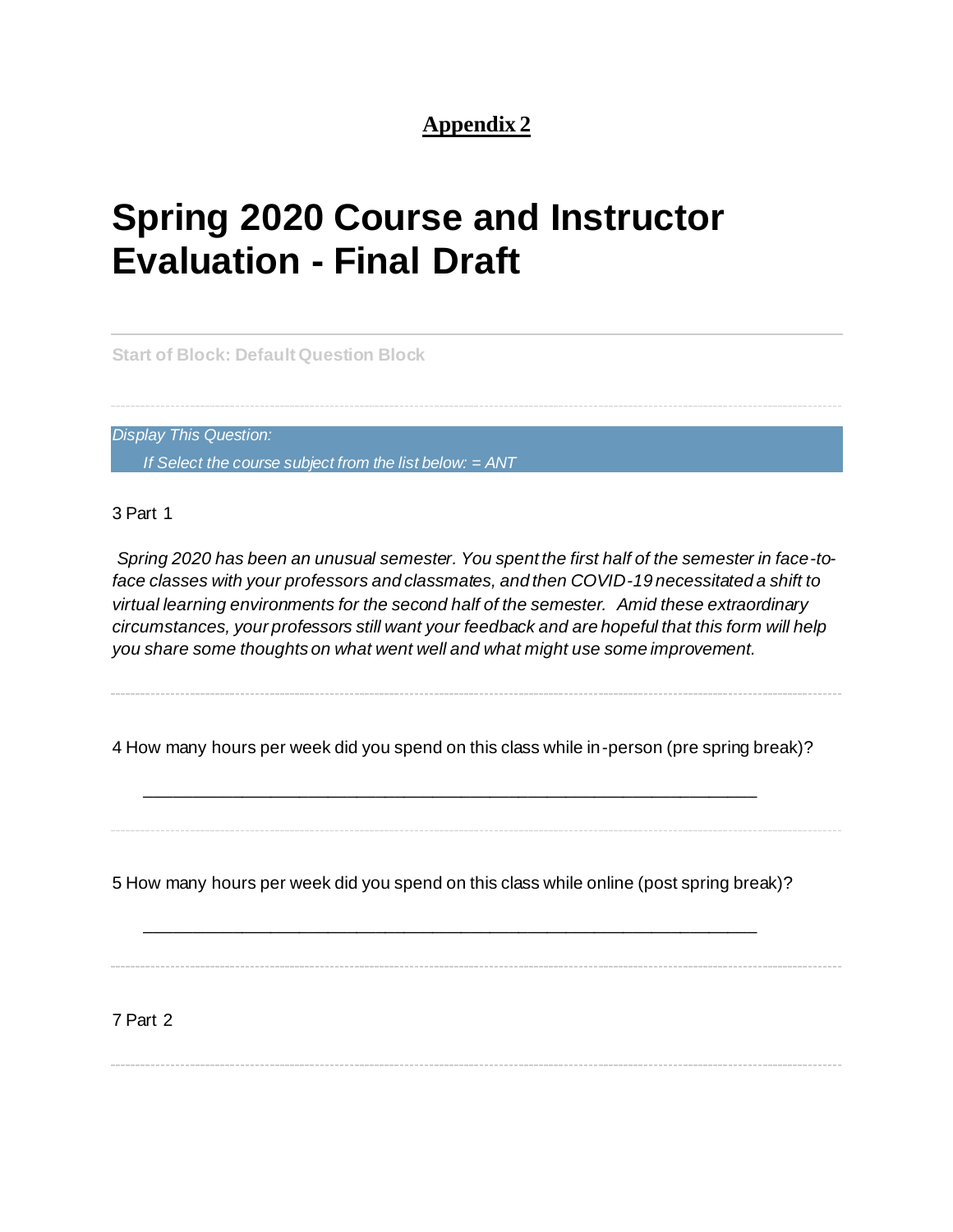8 What about this class facilitated your learning about the course topic?

9 What did the course professor do well to facilitate your learning? 10 What, if anything, could the course professor have done to better facilitate your learning?

11 Did the course challenge your thinking?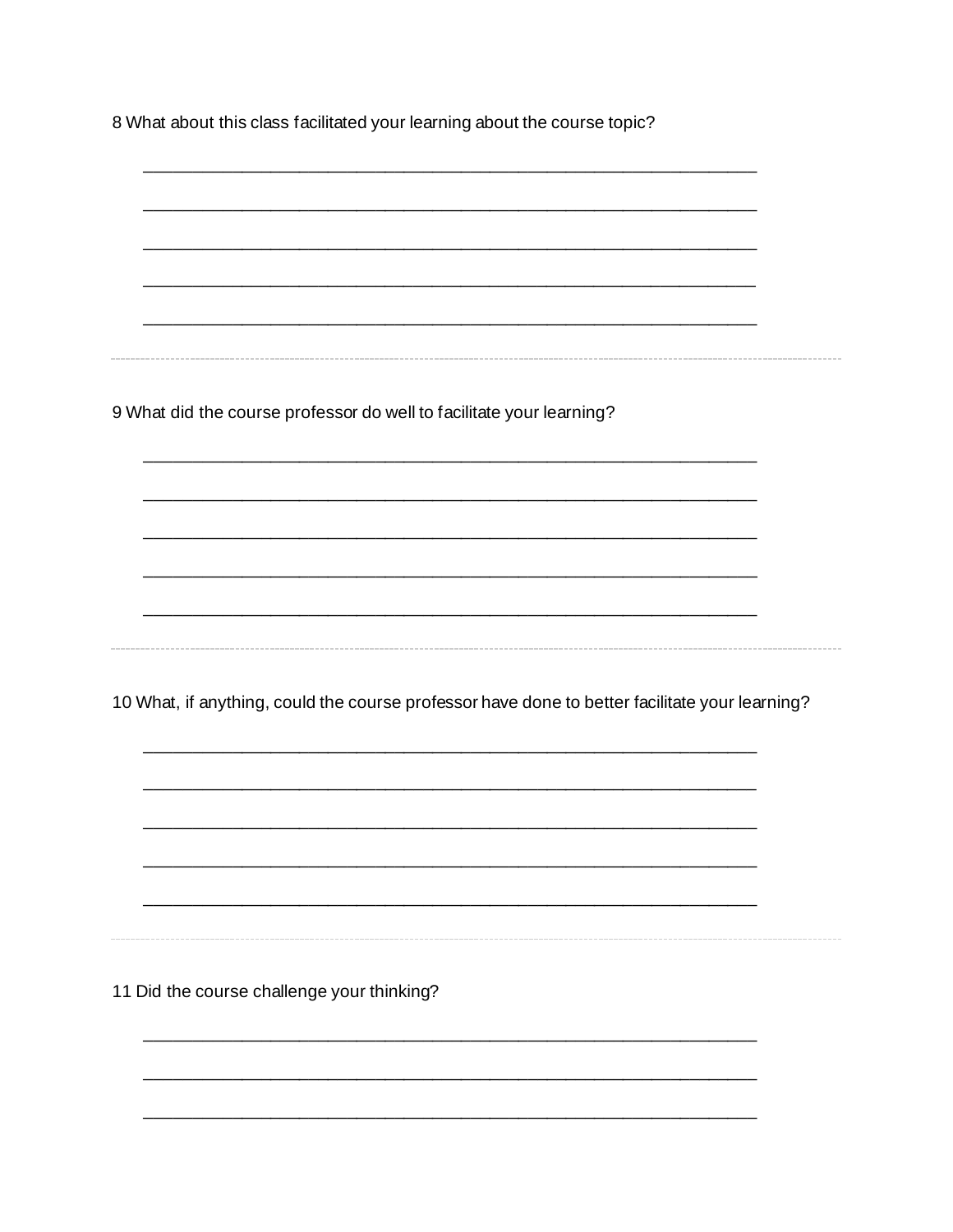\_\_\_\_\_\_\_\_\_\_\_\_\_\_\_\_\_\_\_\_\_\_\_\_\_\_\_\_\_\_\_\_\_\_\_\_\_\_\_\_\_\_\_\_\_\_\_\_\_\_\_\_\_\_\_\_\_\_\_\_\_\_\_\_

16 Part 3

### 17 How did the following aspects of the class affect your learning?

|                                                                                              | <b>Beneficial</b><br>to my<br>learning<br>(1) | Neutral<br>(2) | Needs<br>improvement<br>to help my<br>learning (3) | N/A<br>(4) |
|----------------------------------------------------------------------------------------------|-----------------------------------------------|----------------|----------------------------------------------------|------------|
| The<br>instructional<br>approach<br>taken in this<br>class (1)                               |                                               |                |                                                    |            |
| How the<br>class topics,<br>activities,<br>reading and<br>assignments<br>fit together<br>(2) |                                               |                |                                                    |            |
| The<br>organization<br>of the class<br>(3)                                                   |                                               |                |                                                    |            |

18 Optional Explanation of the Above: What would you like your professor to know about your experience in this course?